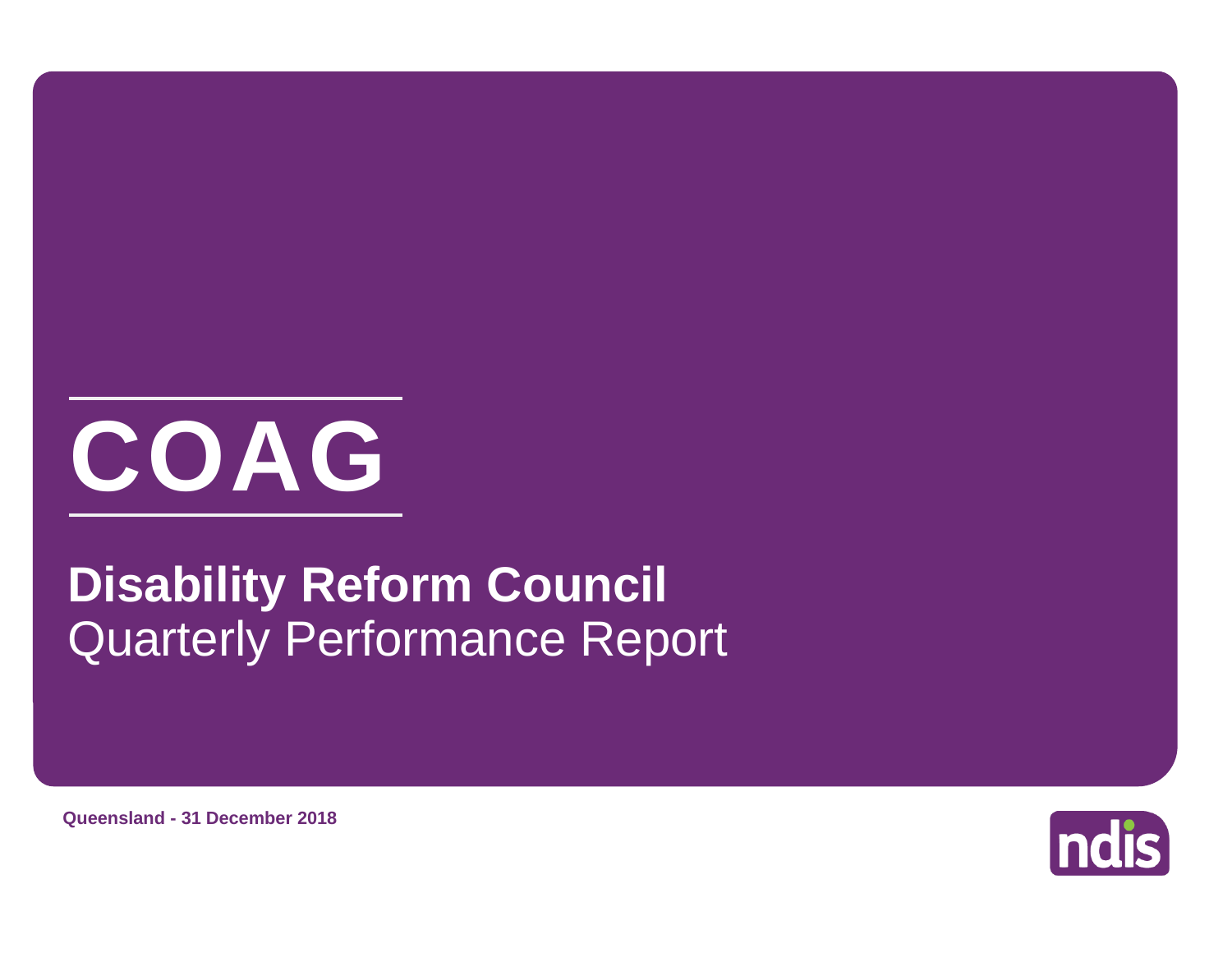

### **Overview**

**This report is a summary of the performance and operations of the NDIA in Queensland for Quarter 2 of 2018-19 (01 October 2018 - 31 December 2018).**

**It is the tenth quarterly report during the NDIS Transition period, which commenced on 1 July 2016.** 

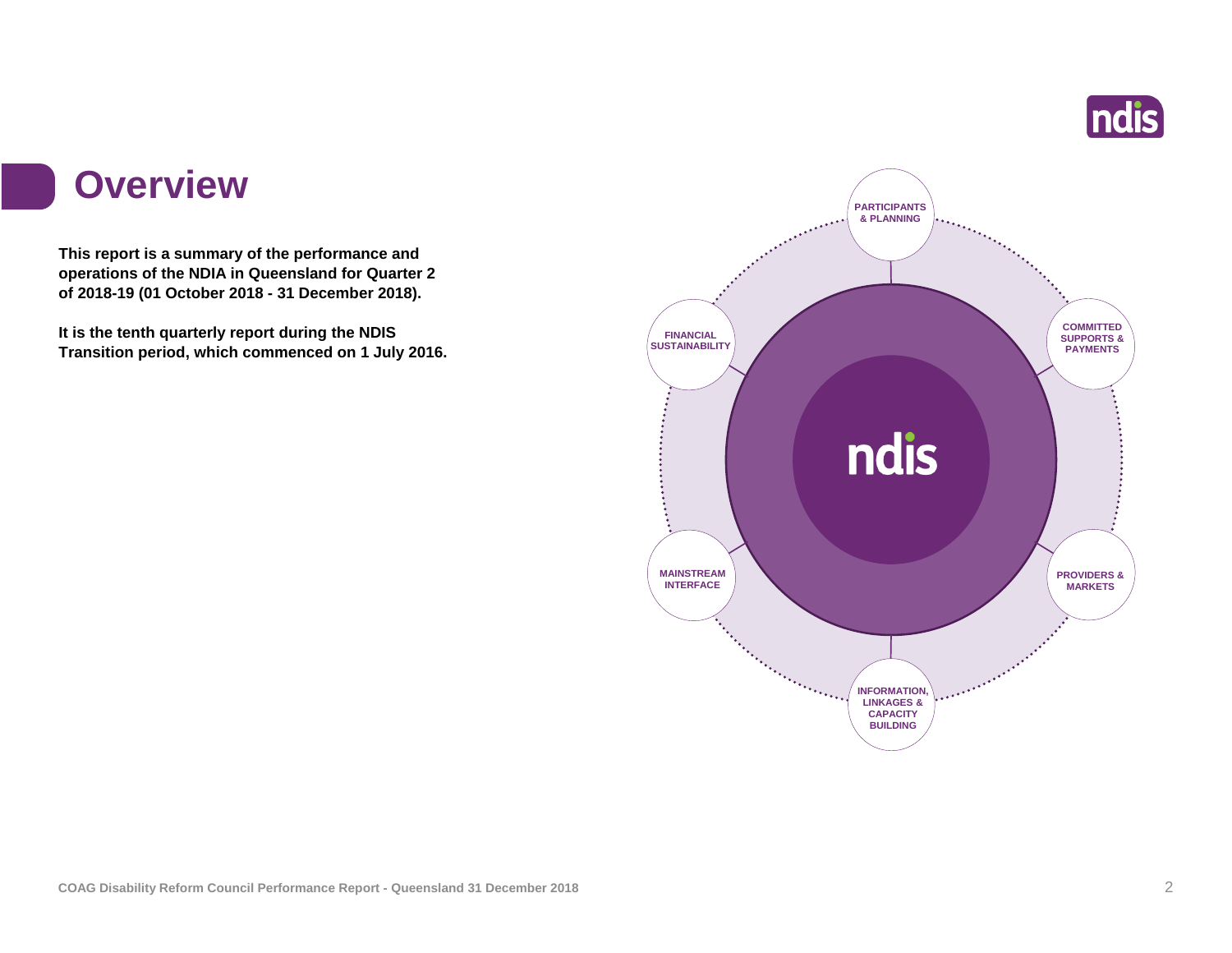

## **Summary**

**participants surveyed rating their satisfaction with the Agency's planning process as either 'Good'** 

**or 'Very Good'.**

| <b>Participants and Planning</b>                             | <b>Committed Supports</b><br>and Payments                                                   | <b>Providers and Markets</b>                                                        | <b>Mainstream Interface</b>                                                            |  |  |
|--------------------------------------------------------------|---------------------------------------------------------------------------------------------|-------------------------------------------------------------------------------------|----------------------------------------------------------------------------------------|--|--|
| An additional 8,144 participants<br>with plans this quarter. | \$1.1 billion has been paid to<br>providers and participants:<br>$\cdot$ \$0.3m in 2015-16, | There were 4,644 registered<br>providers at 31 December<br>2018, representing a 13% | 90% of active participants<br>with a plan approved in 2018-<br>19 Q2 access mainstream |  |  |
| At 31 December 2018, plans<br>approved and ECEI referrals    | $\cdot$ \$111.2m in 2016-17,<br>$\cdot$ \$494.3m in 2017-18.                                | increase for the quarter.                                                           | services.                                                                              |  |  |
| represent:<br>• 67% of year to date bilateral                | • \$444.4m in 2018-19 to date.                                                              | 40% of registered providers<br>were active at 31 December                           |                                                                                        |  |  |
| estimate met (1 July 2018 - 31<br>December 2018)             | Overall,<br>• 32% of committed supports                                                     | 2018.                                                                               |                                                                                        |  |  |
| • 60% of scheme to date bilateral                            | were utilised in 2015-16,                                                                   | 38% of registered providers                                                         |                                                                                        |  |  |
| estimate met<br>(1 April 2016 - 31 December 2018)            | • 56% in 2016-17,<br>$\cdot$ 63% in 2017-18.                                                | are individuals/sole traders.                                                       |                                                                                        |  |  |
|                                                              | The 2018-19 experience is                                                                   | 25% of registered providers                                                         |                                                                                        |  |  |
| <b>Participant satisfaction has</b>                          | still emerging.                                                                             | are receiving 80-90% of                                                             |                                                                                        |  |  |
| decreased in the quarter but<br>remains high, with 85% of    |                                                                                             | payments made by the NDIA.                                                          |                                                                                        |  |  |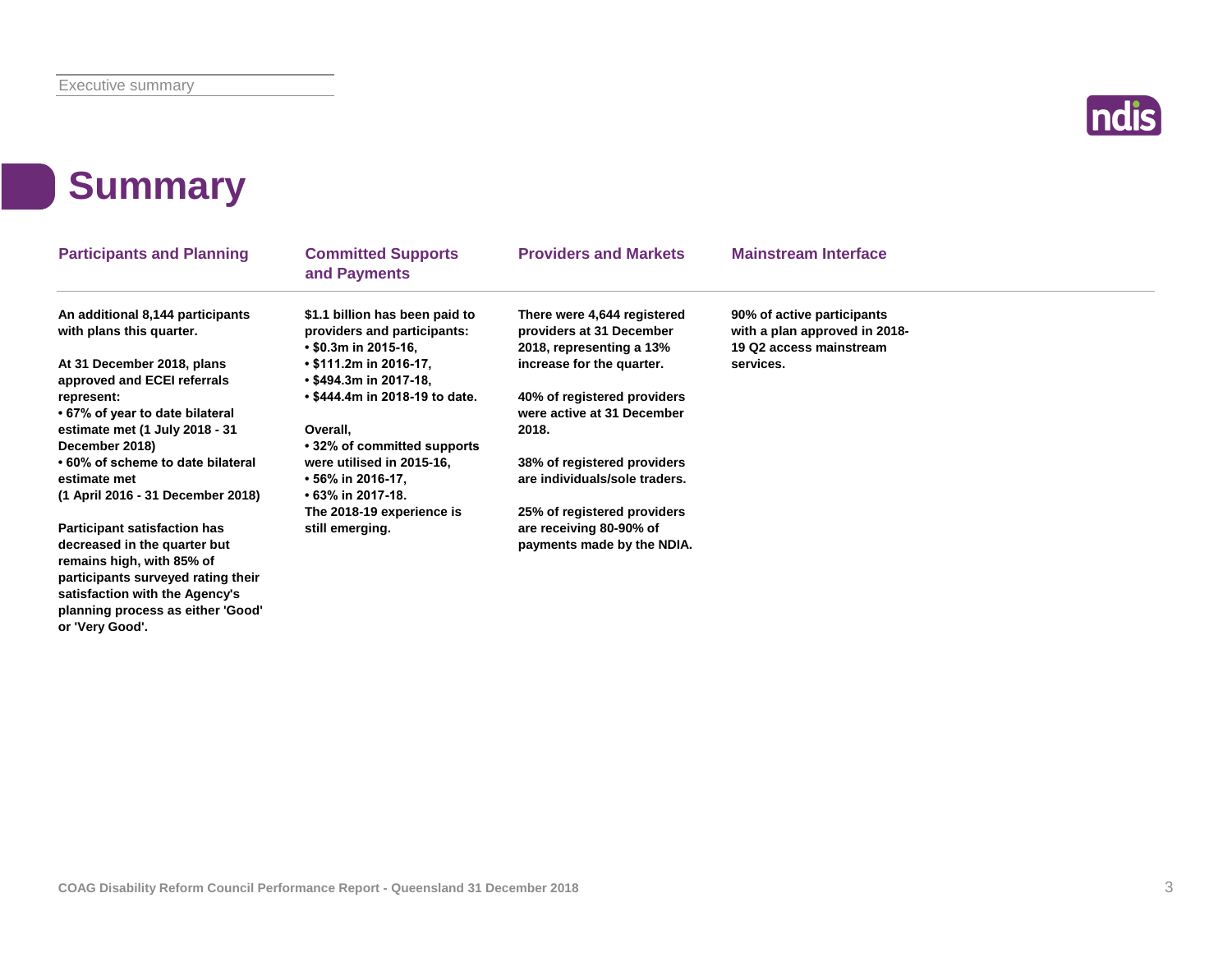## **Participants and Planning**

As the transition phase to full scheme continues, the NDIS in Queensland continues to grow with 8,144 additional participants with approved plans this quarter.

In total, over 35,000 participants are now being supported by the NDIS in Queensland, with 26% receiving support for the first time.



**Queensland - 31 December 2018**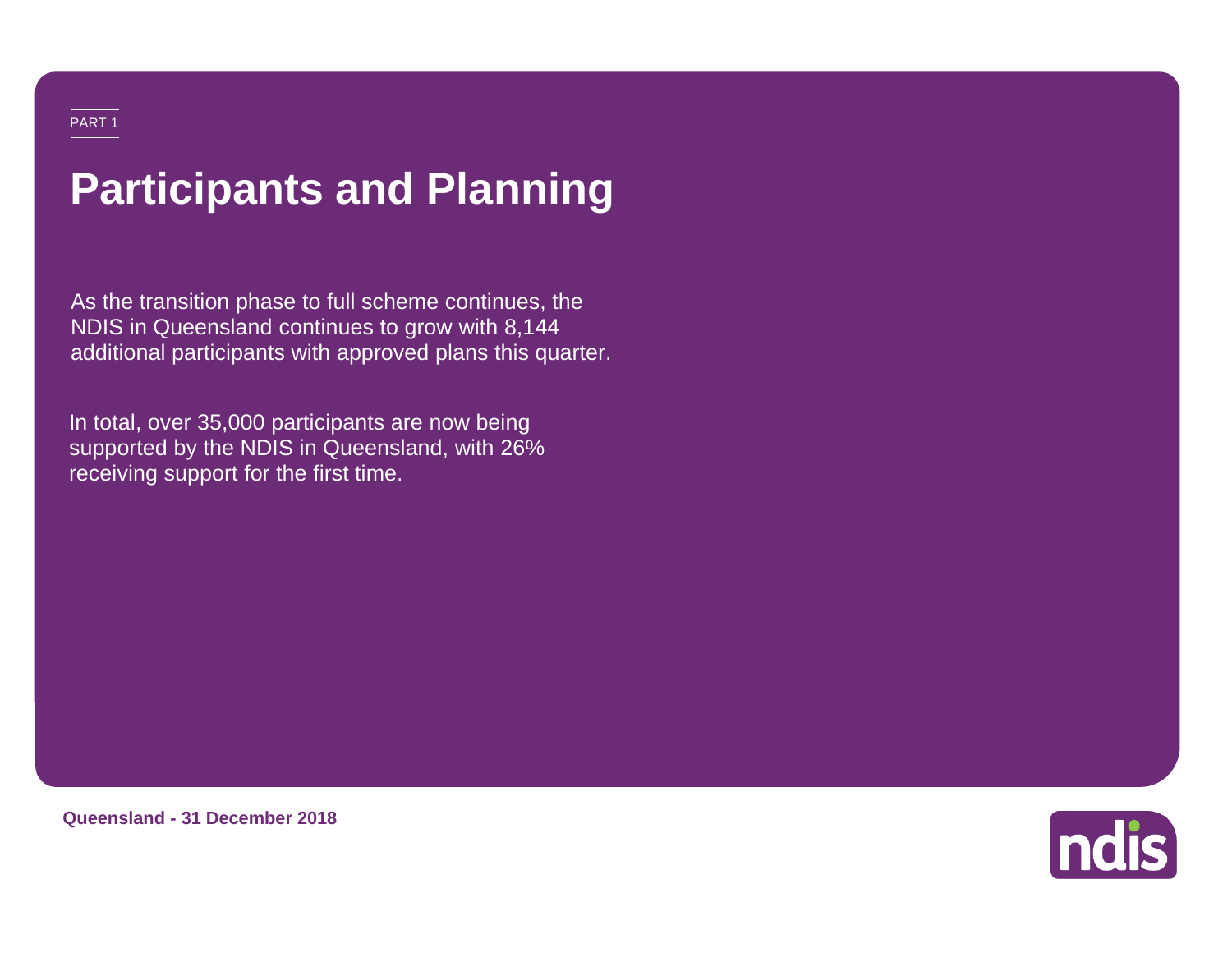## **Summary**

**The NDIS is transitioning to full-scheme according to phasing schedules bilaterally agreed by State/Territory and Commonwealth governments.**

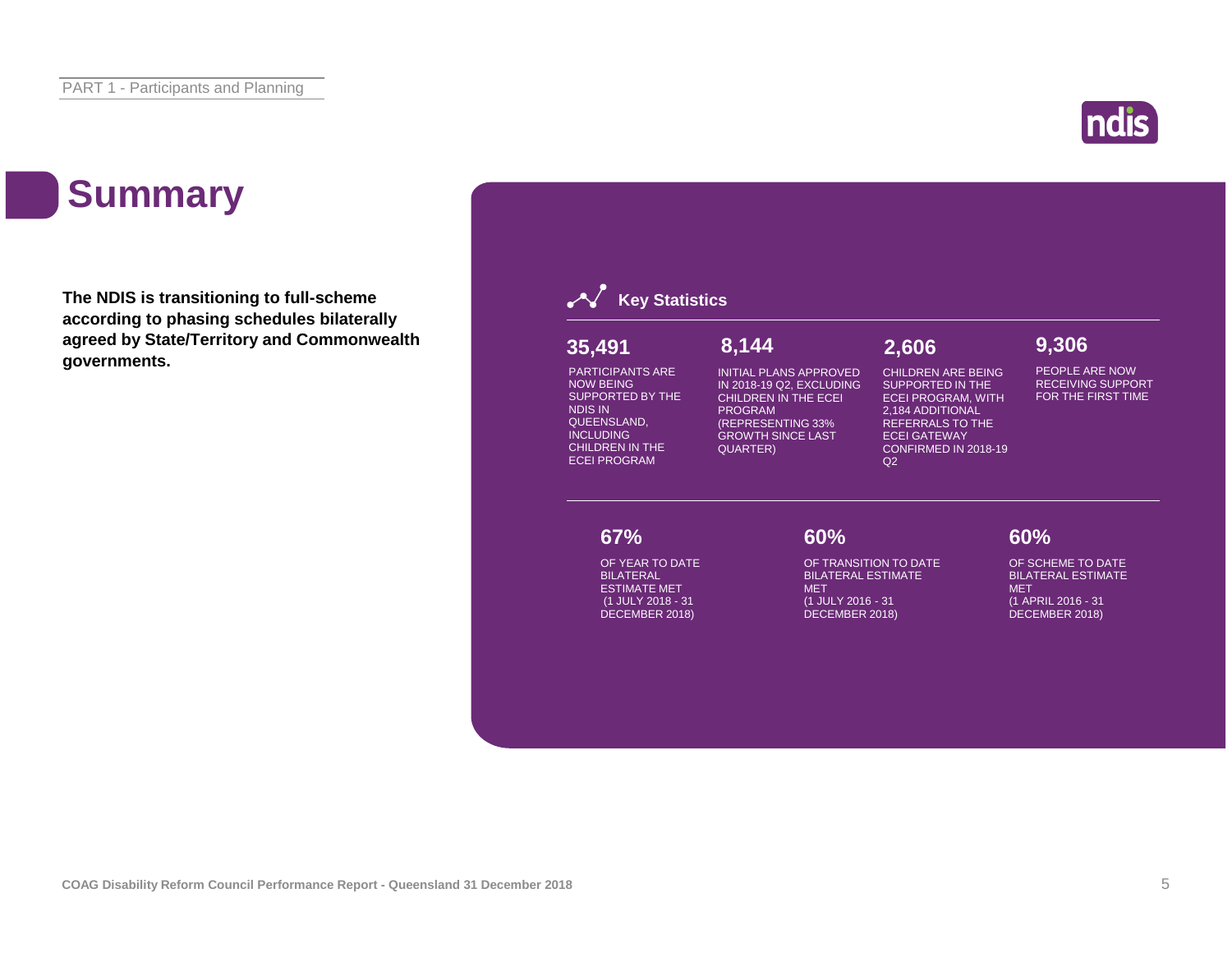

## **Quarterly Intake**

### **2018-19 Q2**

**Of the 6,110 participants deemed 'eligible' this quarter 53% entered from an existing State/Territory program.**

**Of the 8,144 plan approvals this quarter, 58% had transitioned from an existing State/Territory program, 85% entered with a permanent disability and 185 were previously confirmed as ECEI at 2018-19 Q1.**

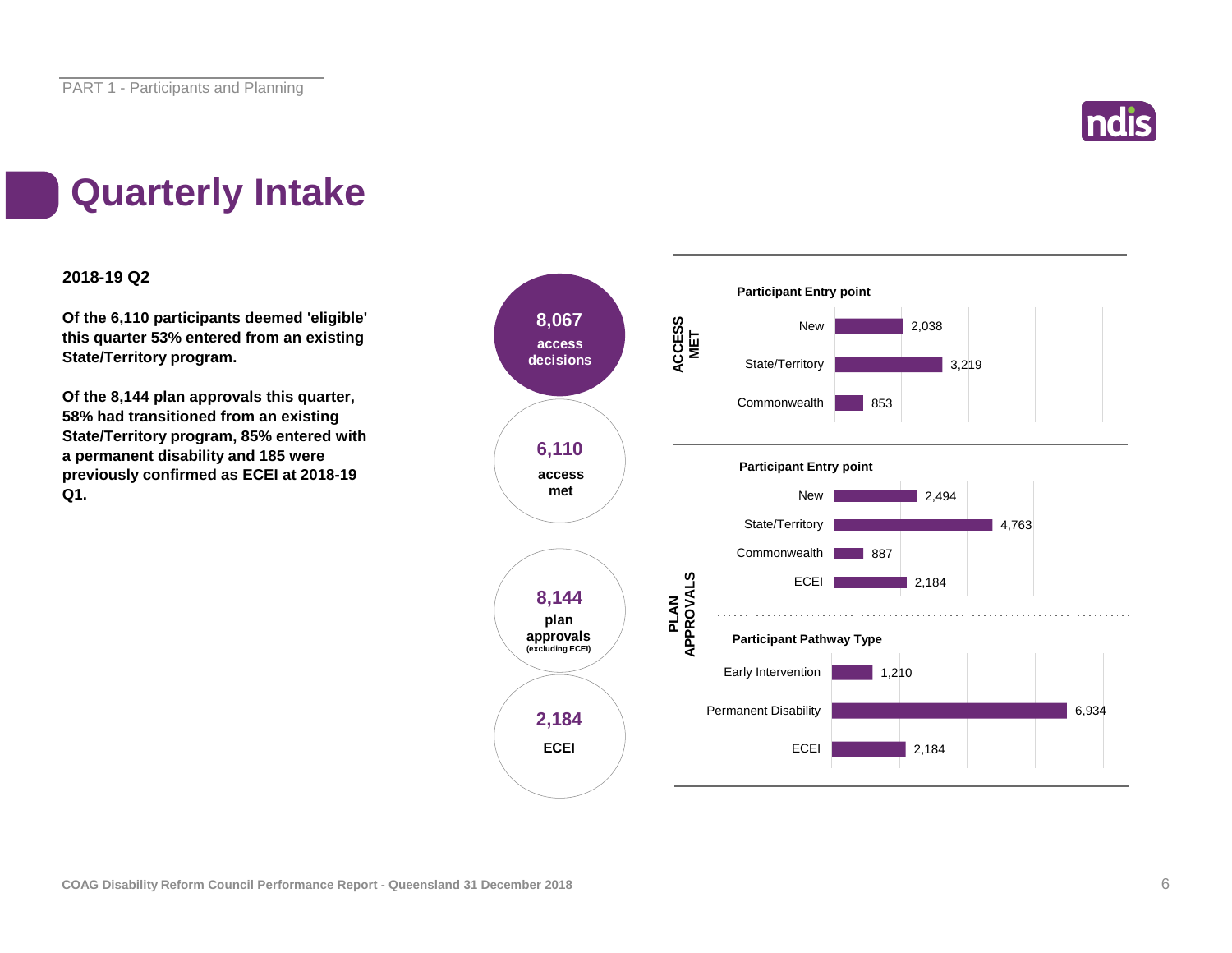![](_page_6_Picture_1.jpeg)

## **Quarterly Intake Detail**

**Plan approval numbers have increased from 24,741 at the end of 2018-19 Q1 to 32,885 by the end of 2018-19 Q2, an increase of 8,144 approvals.**

**At the end of the quarter, 2,606 are children being supported in the ECEI gateway. Of these, 422 were previously confirmed as ECEI at 30 September 2018 and an additional 2,184 children entered the gateway this quarter.**

**Overall, 524 participants with approved plans have exited the Scheme, resulting in 34,967 active participants (including ECEI) as at 31 December 2018.**

> There were 5,789 plan reviews this quarter. This figure relates to all participants who have entered the scheme.

![](_page_6_Figure_7.jpeg)

![](_page_6_Figure_8.jpeg)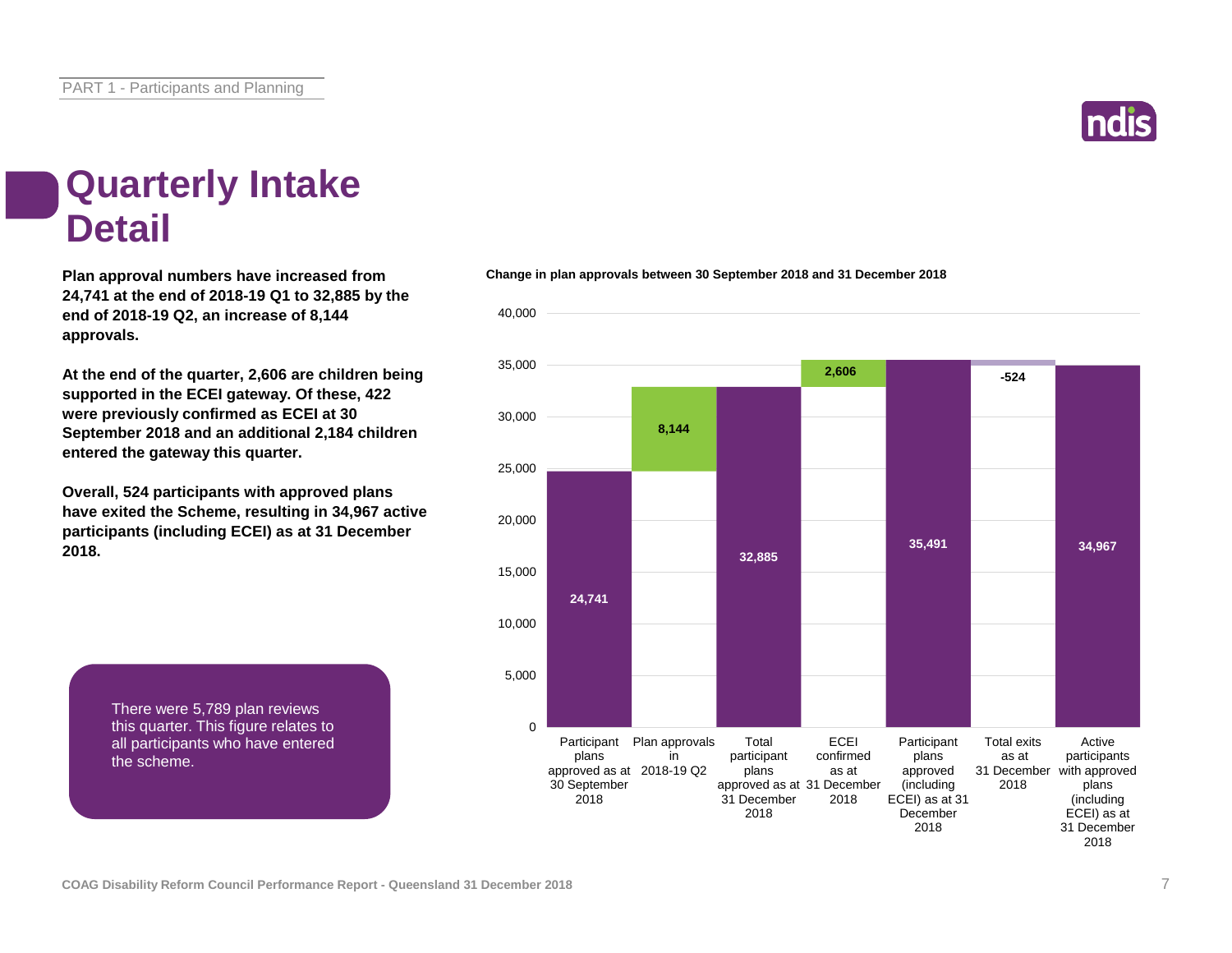# **Cumulative**

**At the end of 2018-19 Q2, the cumulative total number of participants receiving support was 35,491 (including 2,606 children supported through the ECEI gateway). Of these, 20,534 transitioned from an existing State/Territory program, 3,045 transitioned from an existing Commonwealth program and 9,306 participants are now receiving support for the first time.**

**Overall, since 1 July 2013, there have been 53,296 people with access decisions.**

**Cumulative plan approvals compared with bilateral estimate POSITION** cumulative plan approvais compared with bilateral of year to date bilateral estimate met

![](_page_7_Figure_5.jpeg)

Cumulative position reporting is inclusive of trial participants for the reported period and represents participants who have or have had an approved plan.

(1 July 2018 - 31 December 2018)

### **60%**

**67%**

of transition to date bilateral estimate met (1 July 2016 - 31 December 2018)

### **60%**

of scheme to date bilateral estimate met (1 April 2016 - 31 December 2018)

### **32,885**

plan approvals to date; 35,491 including ECEI confirmed

### **Plan approvals by participant referral pathway**

![](_page_7_Figure_16.jpeg)

![](_page_7_Picture_17.jpeg)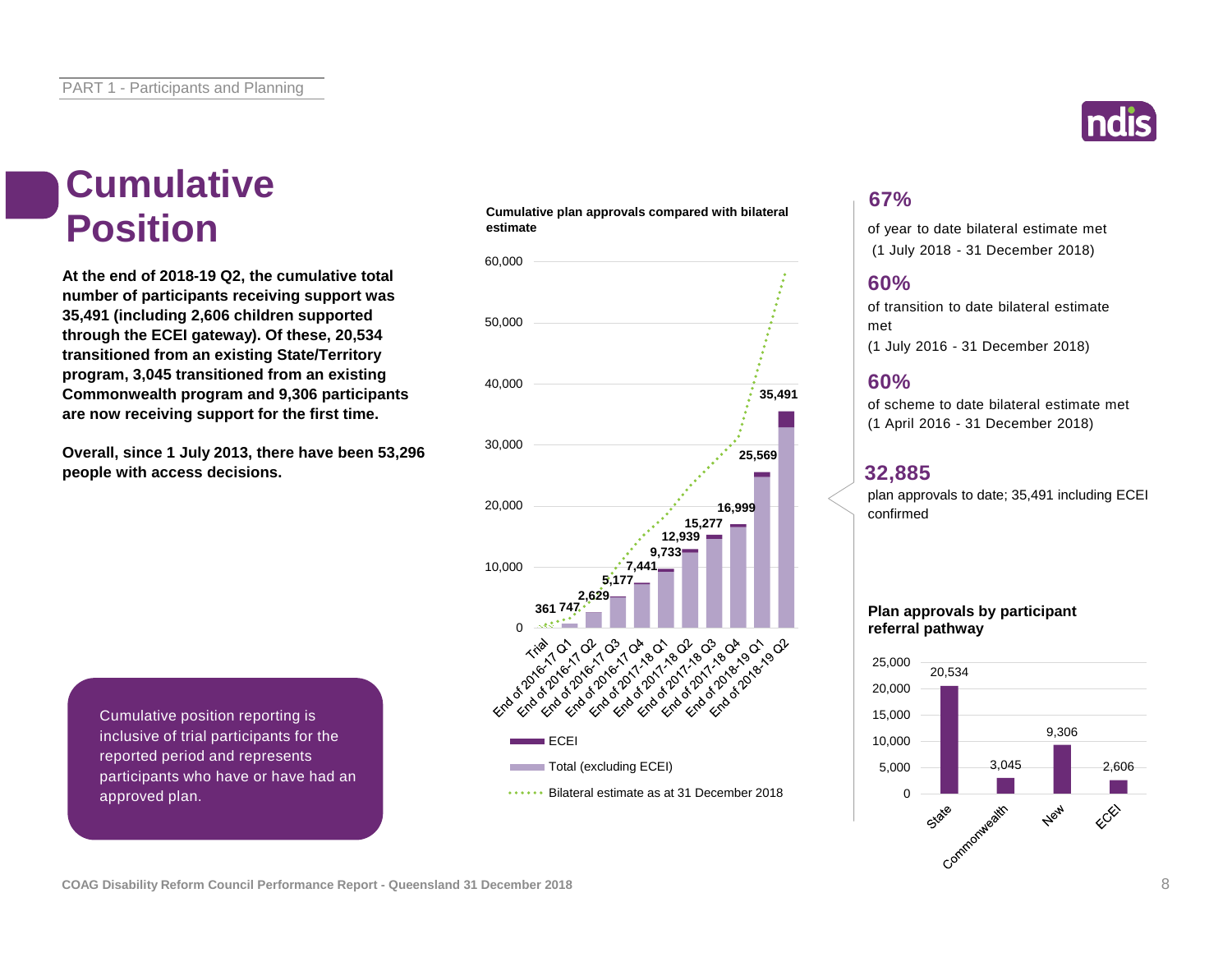![](_page_8_Picture_1.jpeg)

## **Participant Profiles by Age Group**

**These bar charts show the demographic profile of active participants with a plan approved in 2018-19 Q2, compared with plan approvals at 30 September 2018, by age group.**

**Around 26% of participants entering in this quarter are aged 7 to 14 years. This compares with 20% in prior quarters.**

**Active participants with a plan approved in 2018-19 Q2 by age group**

![](_page_8_Figure_6.jpeg)

**% of active participants with a plan approved by age group**

![](_page_8_Figure_8.jpeg)

■% of active participants with a plan approved in prior quarters

■% of active participants with a plan approved in 2018-19 Q2

Note: The age eligibility requirements for the NDIS are based on the age as at the access request date. Participants with their initial plan approved aged 65+ have turned 65 since their access request was received.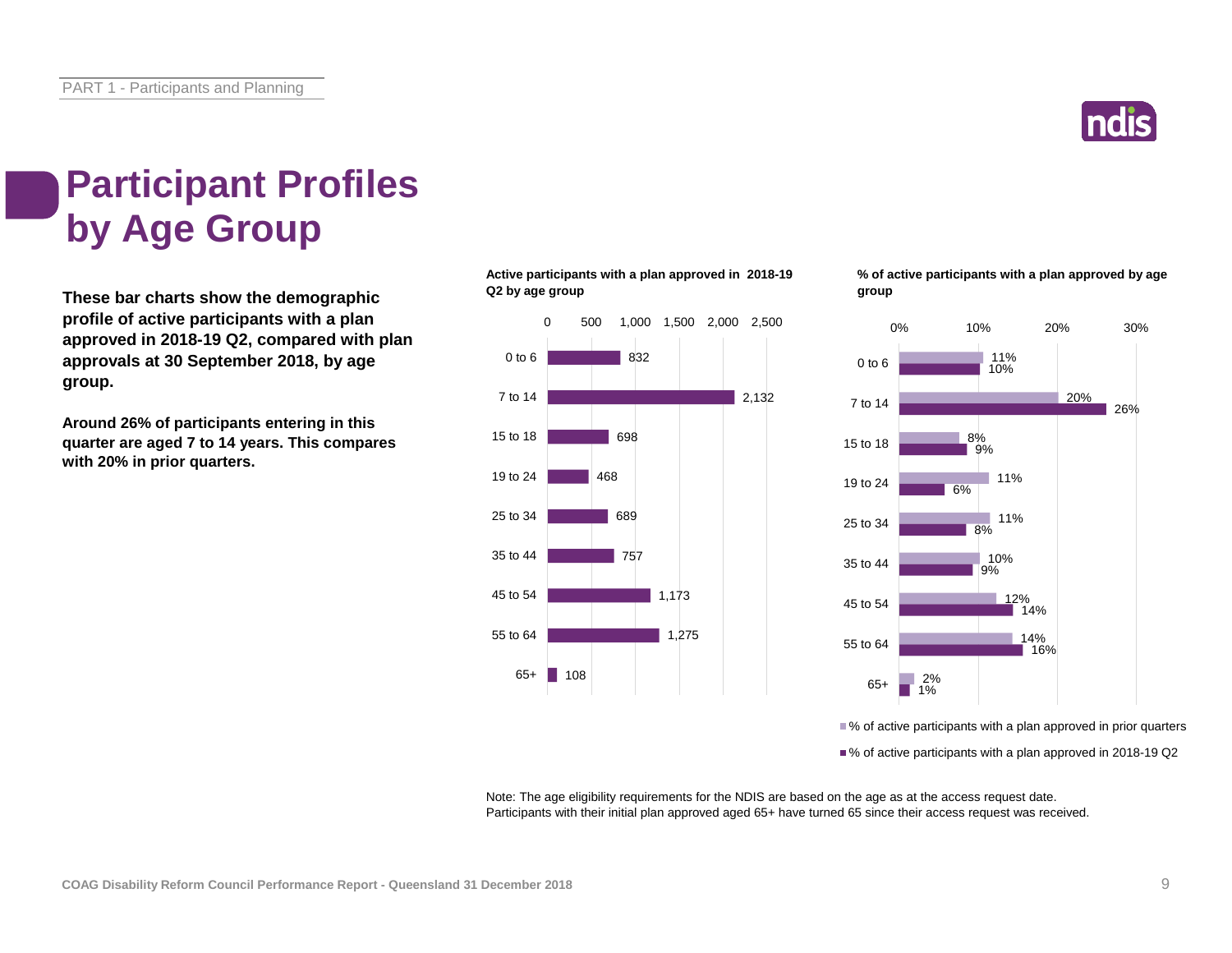![](_page_9_Picture_1.jpeg)

## **Participant Profiles by Disability Group**

**These bar charts show the demographic profile of active participants with a plan approved in 2018-19 Q2, compared with plan approvals at 30 September 2018, by disability group.**

**Of the participants entering this quarter, 28% have a primary disability group of Autism and 23% have a primary disability group of Intellectual Disability.**

**Active participants with a plan approved in 2018-19 Q2 by disability group**

![](_page_9_Figure_6.jpeg)

**% of active participants with a plan approved by disability group**

![](_page_9_Figure_8.jpeg)

■% of active participants with a plan approved in prior quarters ■% of active participants with a plan approved in 2018-19 Q2

Note 1: Of the 1,903 active participants identified as having an intellectual disability, 267 (14%), have down syndrome. Note 2: Since 2017-18 Q1 Developmental Delay and Global Developmental Delay have been reported separately to the Intellectual Disability group.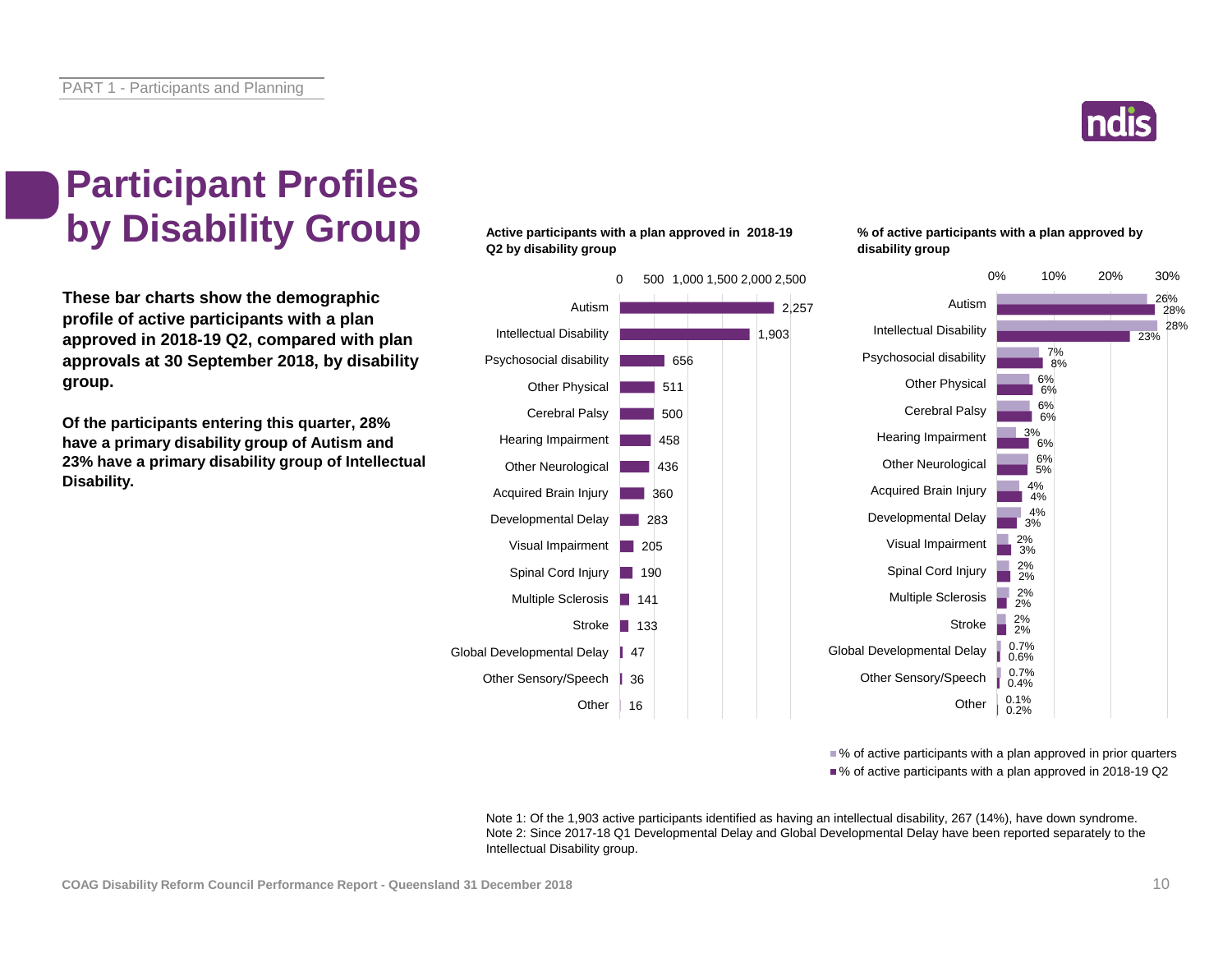![](_page_10_Picture_1.jpeg)

## **Participant Profiles by Level of Function**

**These bar charts show demographic profile of active participants with a plan approved in 2018-19 Q2, compared with plan approvals at 30 September 2018, by level of function.**

**For participants with a plan approval in the current period:** 

**• 22% of active participants had a relatively high level of function**

**• 46% of active participants had a relatively moderate level of function** 

**• 32% had a relatively low level of function**

**These relativities are within the NDIS participant population, and not comparable to the general population.**

**% of active participants with a plan approved by level of function**

![](_page_10_Figure_10.jpeg)

■% of active participants with a plan approved in 2018-19 Q2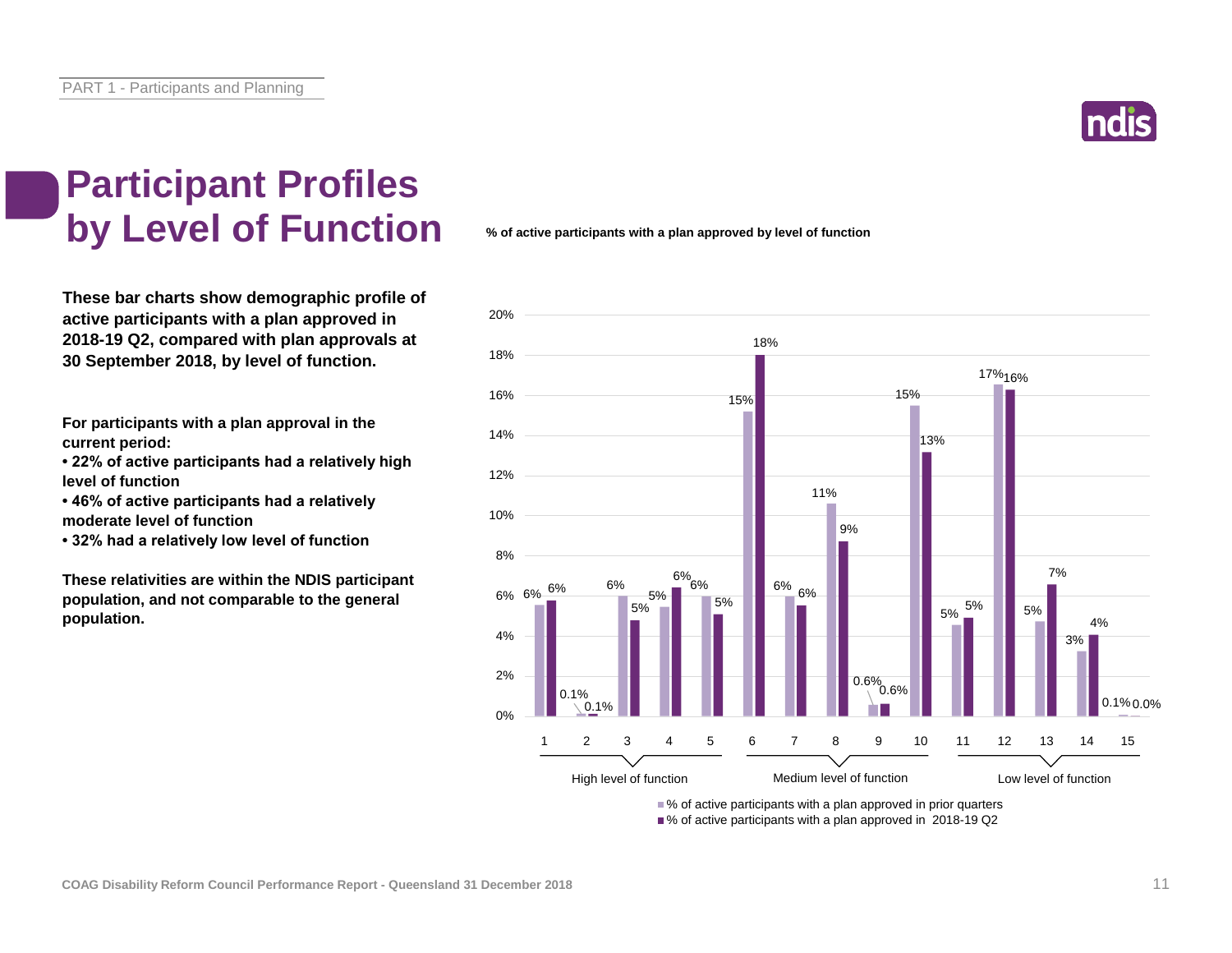![](_page_11_Picture_1.jpeg)

## **Participant Profiles by Gender**

**These charts show the demographic profile of active participants with a plan approved in 2018- 19 Q2, compared with plan approvals as at 30 September 2018, by gender.**

**The majority of participants are males.**

![](_page_11_Figure_5.jpeg)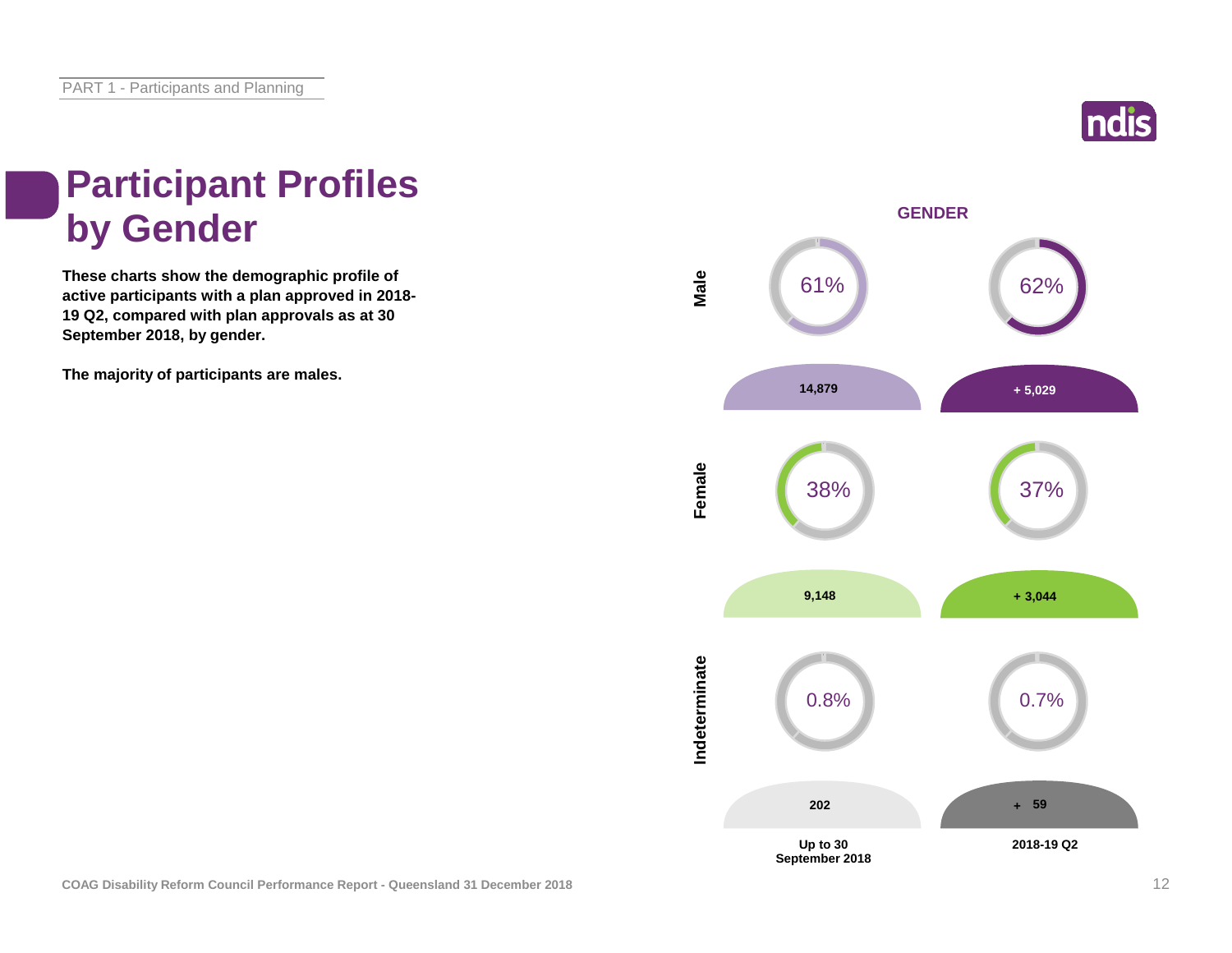## **Participant Profiles**

**These bar charts show other demographic profile of active participants with a plan approved in 2018-19 Q2, compared with plan approvals as at 30 September 2018.**

**Of the participants with a plan approved in 2018-19 Q2:**

**• 8.1% were Aboriginal or Torres Strait Islander, compared with 8.2% in previous quarters combined.**

**• 2.5% were young people in residential aged care, compared with 1.6% in previous quarters combined.**

**• 6.8% were culturally and linguistically diverse, compared with 3.9% in previous quarters combined.**

![](_page_12_Picture_7.jpeg)

![](_page_12_Figure_8.jpeg)

2018-19 Q2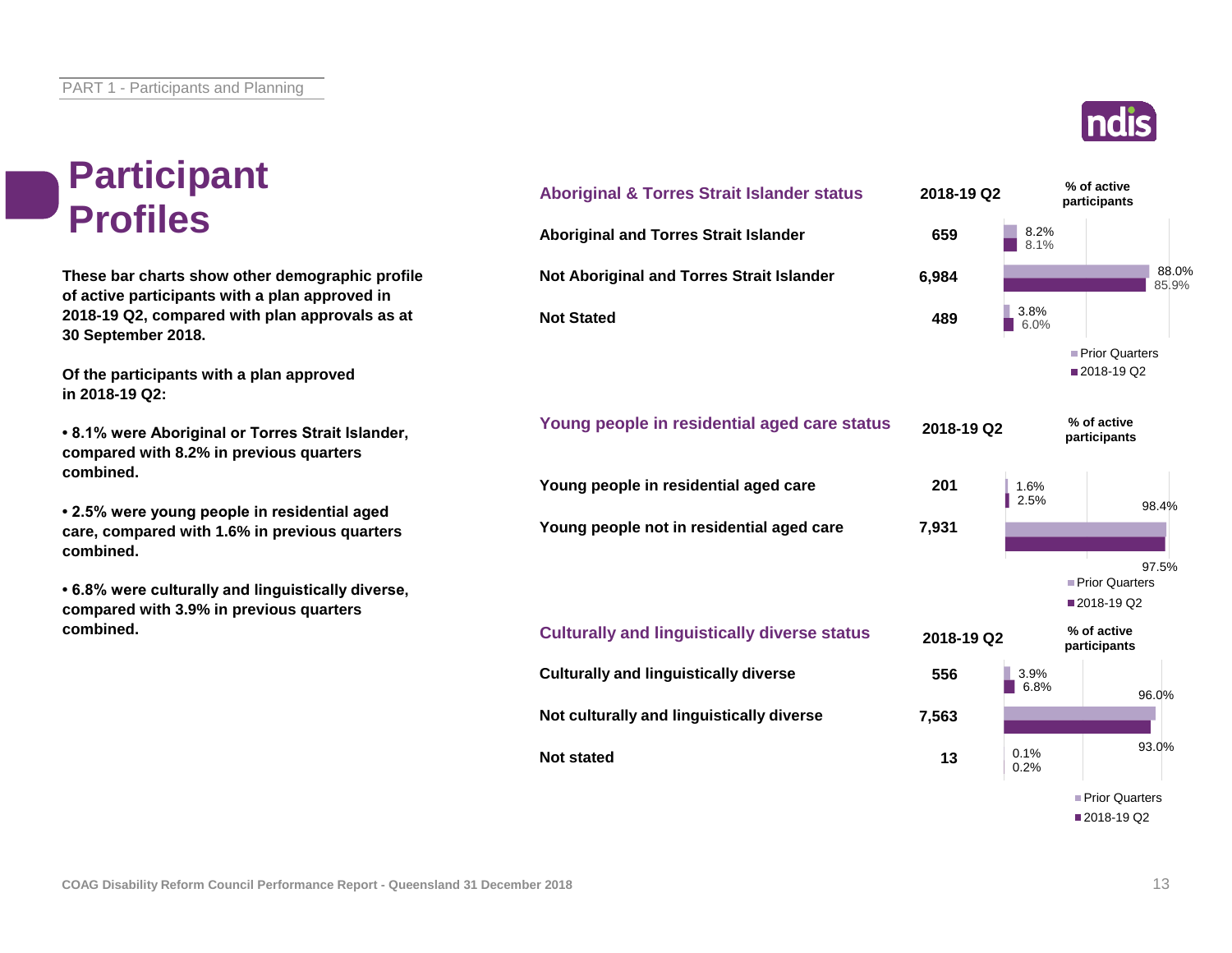![](_page_13_Picture_1.jpeg)

## **Plan Management Support Coordination**

**The proportion of participants electing to fully or partly self-manage their plan was higher in 2018-19 Q2 at 25%, compared with 22% in previous quarters combined.**

**42% of participants who have had a plan approved in 2018-19 Q2 have support coordination in their plan, compared to 39% in previous quarters combined.**

**Support Coordination**

![](_page_13_Figure_6.jpeg)

**Prior quarters (transition only)**

![](_page_13_Figure_8.jpeg)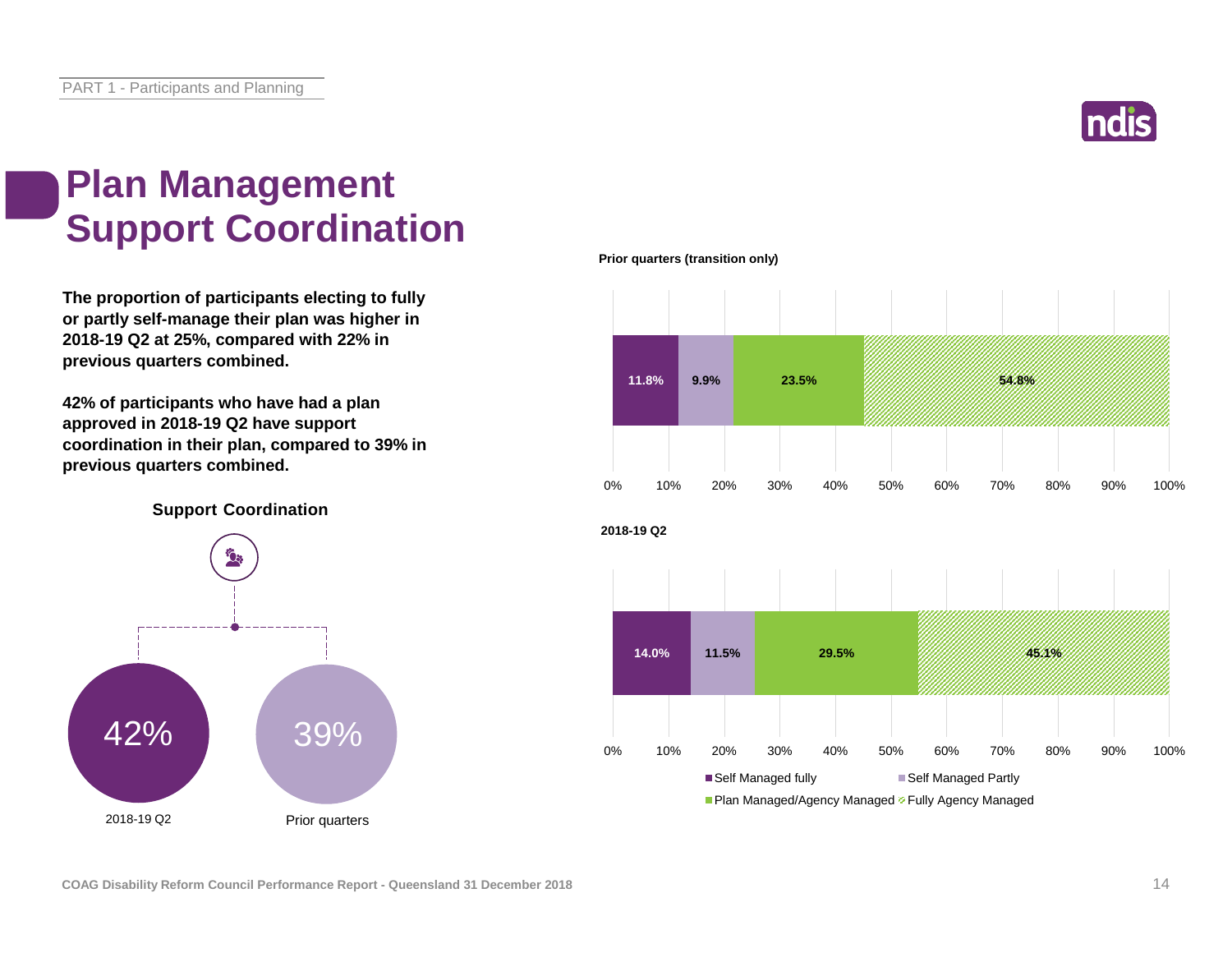![](_page_14_Picture_1.jpeg)

## **Plan Activation**

**Plan activation refers to the amount of time between plan approval and the commencement of the participant receiving support.**

**The percentage of plans activated within 90 days of approval were:** 

- **77% of plans approved in prior quarters**
- **78% of plans approved in 2017-18 Q4.**

### **Duration to Plan activation for initial plans**

### **Prior Quarters (Transition Only)**

![](_page_14_Figure_9.jpeg)

![](_page_14_Figure_10.jpeg)

Note: Plans approved after the end of 2017-18 Q4 have been excluded from the charts. They are relatively new and it is too early to examine their durations to activation.

Plan activation can only be approximated using data on payments. As there is a lag between when support is provided and payments made, these statistics are likely to be conservative. That is, it is likely that plan activation is faster than presented. Further, inkind supports have been excluded from the calculation, which contributes to the conservative figures.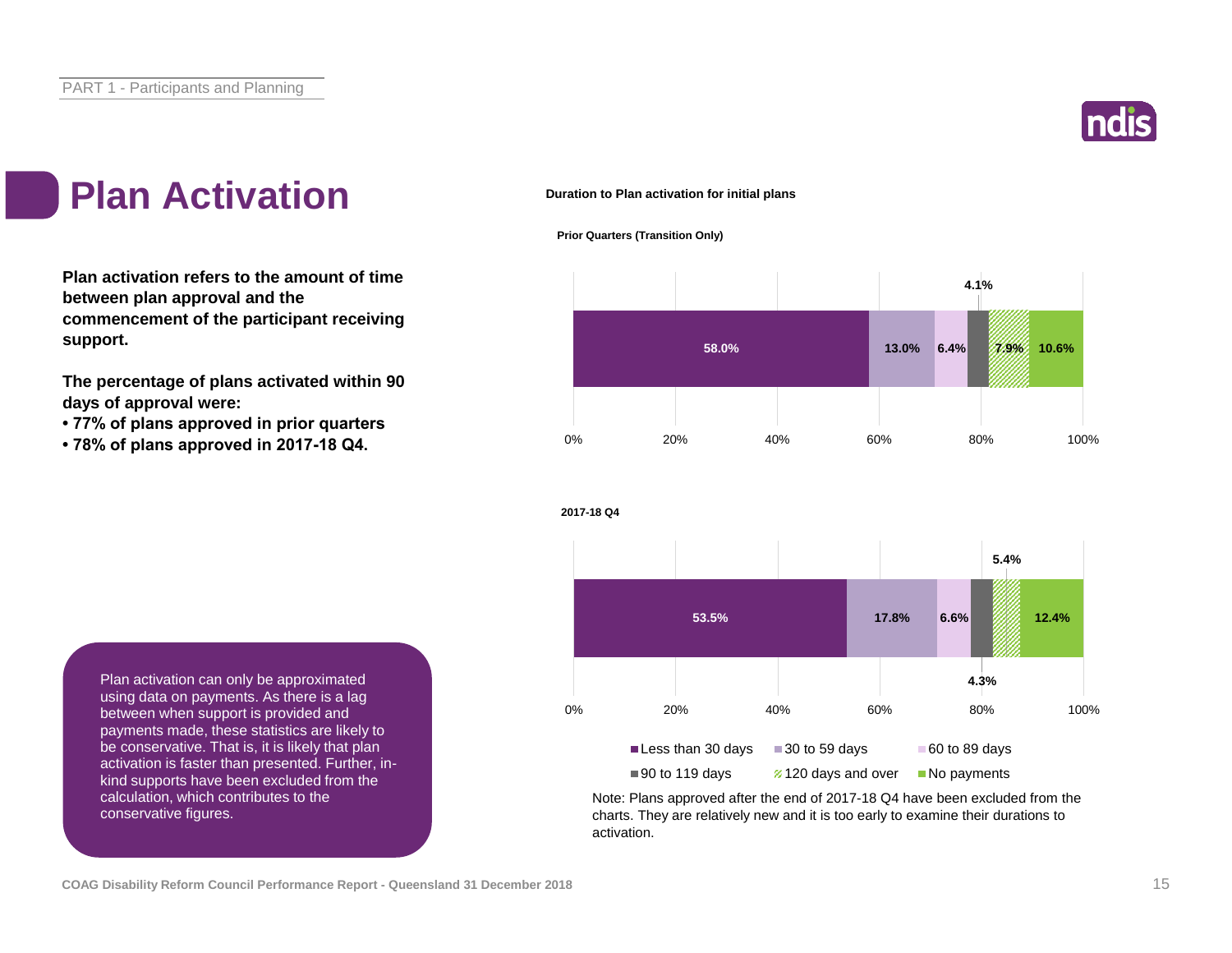### **Participant Outcomes**

**Information was collected from 99.5% of participants who have received their initial plan since 1 July 2016 (baseline outcome measures).**

**• 70% of participants aged 0 to before school are able to make friends outside of family/carers, compared to 62% of participants from school age to 14**

**• 51% of participants aged 0 to before school are engaged in age appropriate community, cultural or religious activities, compared to 33% - 39% for other age groups**

**• 55% of participants from school age to 14 attend school in a mainstream class, compared to 21% of participants aged 15 to 24**

**• 21% of participants aged 25 and over have a paid job, compared to 19% of participants aged 15 to 24**

**• 63% of participants aged 25 and over choose what they do every day, compared to 41% of participants aged 15 to 24**

![](_page_15_Figure_9.jpeg)

 $\Box$  0 to before school  $\Box$  School to 14  $\Box$  15 to 24  $\Box$  25 and over

### **Selected key baseline indicators for participants**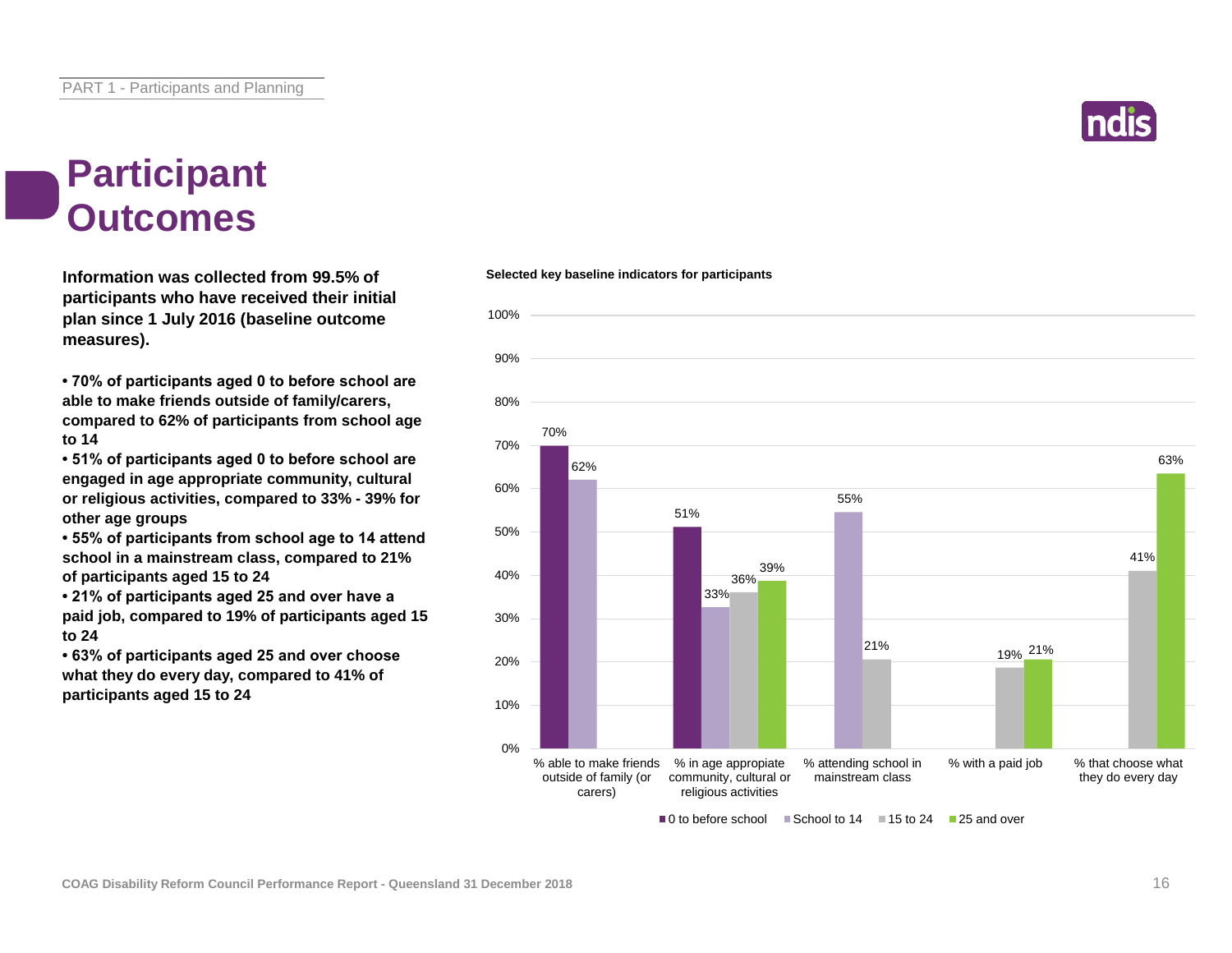### **Family/Carers Outcomes**

**• working in a paid job was highest for participants aged 15 to 24 (46%)**

**• able to advocate for their child/family member was highest for participants aged 0 to 14 (81%) • who have friends and family they can see as often as they like was highest for participants aged 25 and over (47%)**

**• who feel in control selecting services was 45% • who support/plan for their family member through life stage transitions was highest for participants aged 0 to 14 (88%)**

![](_page_16_Figure_6.jpeg)

**The percentage of participants' family/carers: Selected key baseline indicators for families and carers of participants**

 $\blacksquare$ 0 to 14  $\blacksquare$  15 to 24  $\blacksquare$  25 and over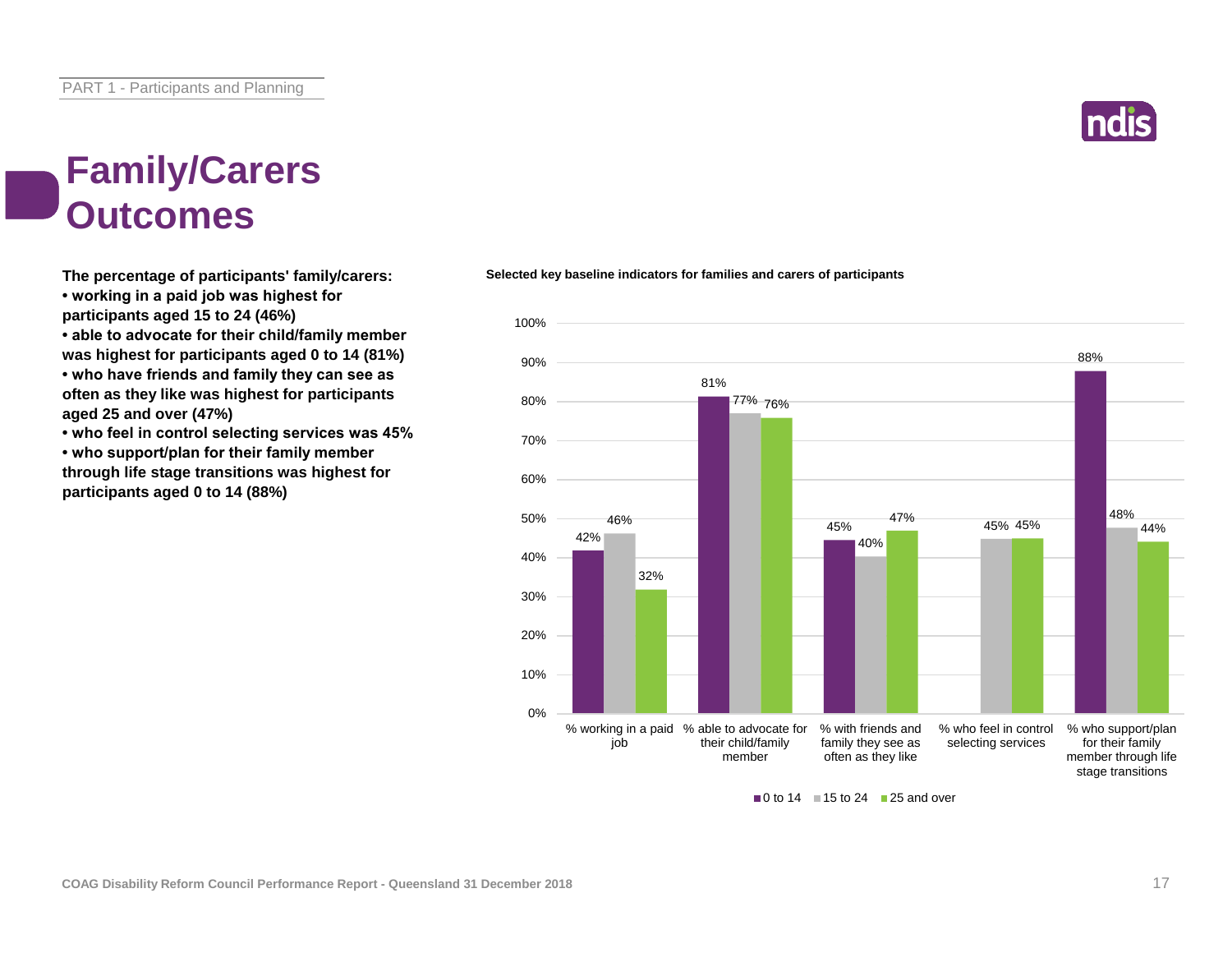![](_page_17_Picture_1.jpeg)

74%

control

17% 12%

Work Choice and

## **Has the NDIS helped? Participants**

**Perceptions of whether the NDIS has helped.**

**Participants who entered the Scheme between 1 July 2016 and 31 December 2016 and had a plan review approximately one year later and also two years later were asked questions about whether the NDIS had helped them.**

**In general, participants' perceptions of whether the NDIS has helped improved from year one to year two, with the exception of the Work domain.**

![](_page_17_Figure_6.jpeg)

![](_page_17_Figure_7.jpeg)

![](_page_17_Figure_8.jpeg)

### 25 and over

68% 73% 69% 68%

15 to 24

community and civic participation

70% 73%

0% 20% 40% 60% 80%

52% 57%

Daily Living Relationships Social,

![](_page_17_Figure_10.jpeg)

### ■ Year 1 ■ Year 2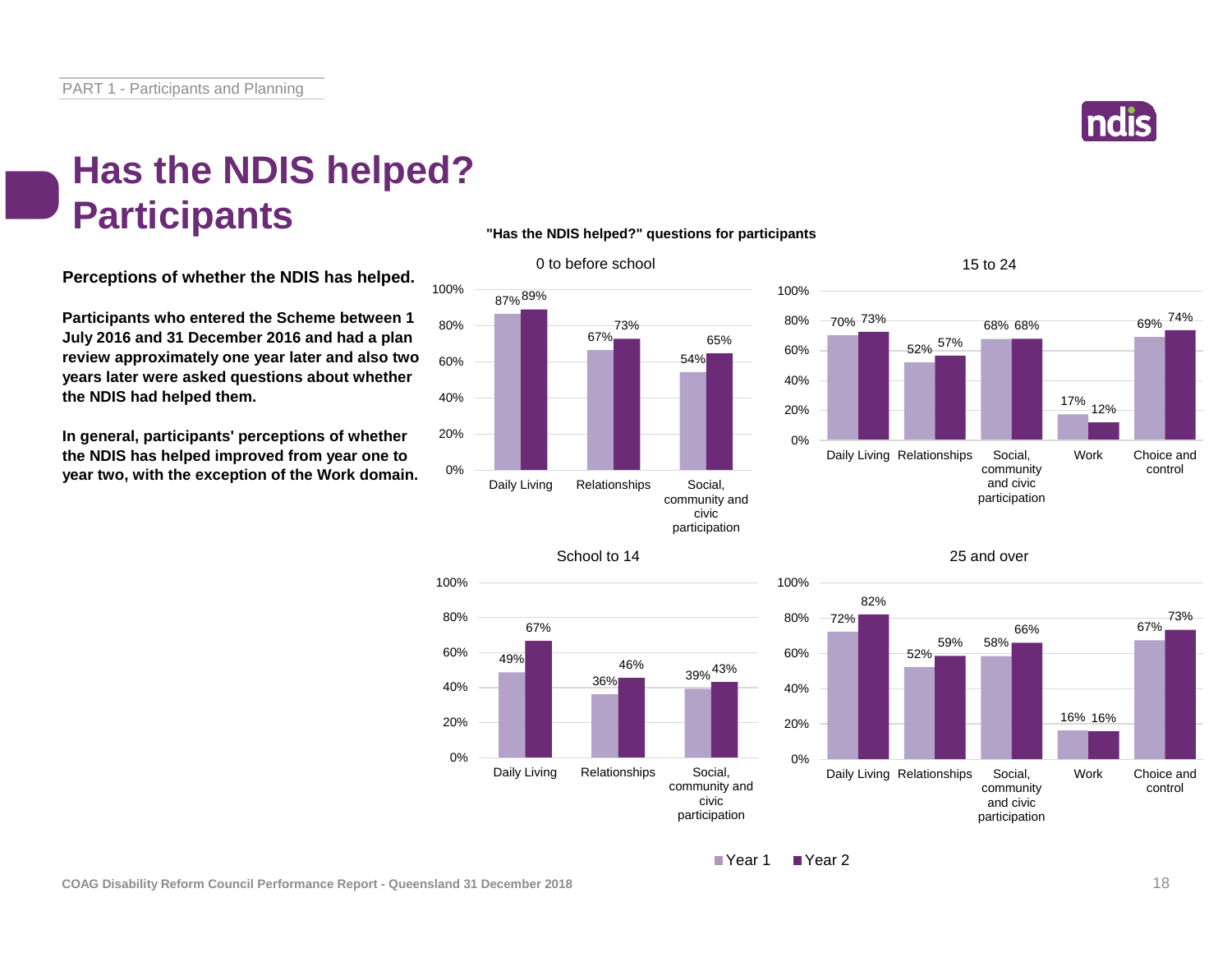![](_page_18_Picture_1.jpeg)

## **Has the NDIS helped? Family/Carers**

**Perceptions of whether the NDIS has helped.**

**Families and carers of participants who entered the Scheme between 1 July 2016 and 31 December 2016 and had a plan review approximately one year later and also two years later were asked questions about whether the NDIS had helped them.**

**For participants aged 0 to 14 years, family and carers' perceptions of whether the NDIS has helped improved from year one to year two.**

**"Has the NDIS helped?" questions for families and carers of participants**

![](_page_18_Figure_7.jpeg)

Note: There was insufficient data to report for participants aged 15 and over for this quarter.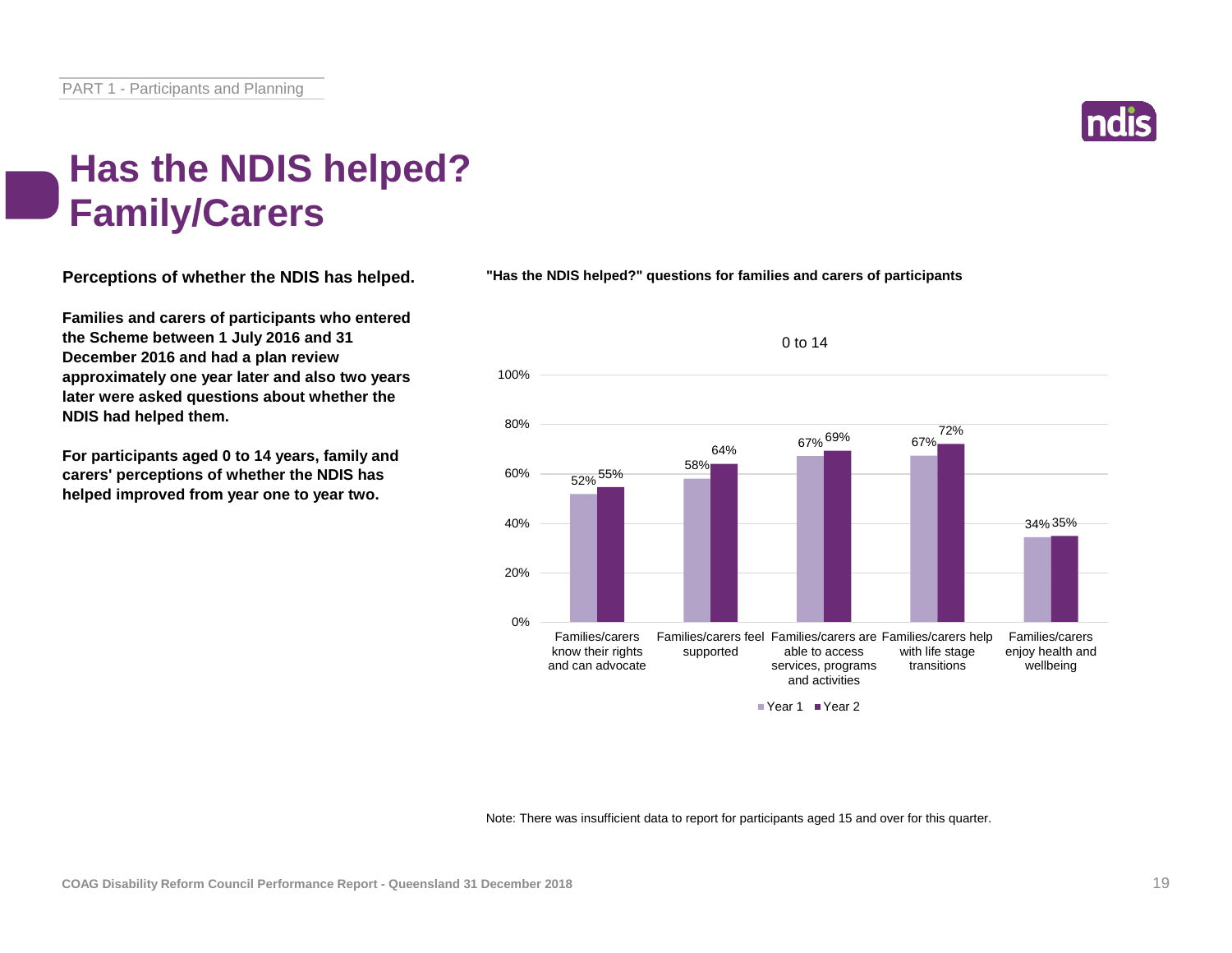![](_page_19_Picture_1.jpeg)

## **Participants in Work**

**Participants who entered the Scheme between 1 July 2016 and 31 December 2016 and are of working age are monitored to see whether the NDIS has helped them find paid work.**

**The percentage of participants in paid work increased from 22% to 25% for those aged 15 to 24 and increased from 16% to 17% for those aged 25 and over. Overall, the percentage increased from 17% to 19%.**

**NDIS participants in paid employment, by age group.**

![](_page_19_Figure_6.jpeg)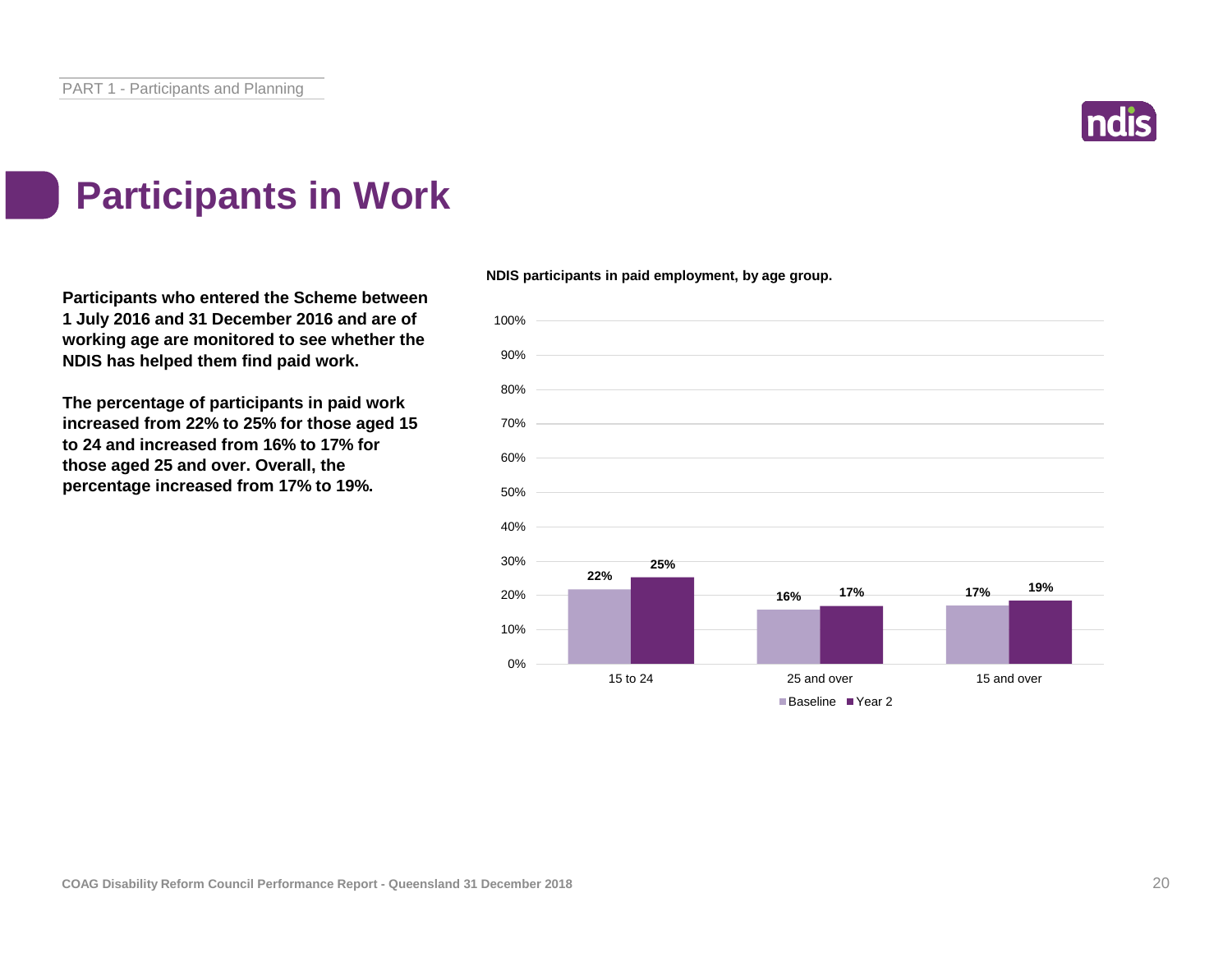### **Participants involved in communal and social activities**

**Participants who entered the Scheme between 1 July 2016 and 31 December 2016 are monitored to see whether the NDIS has helped them participate in social activities in their community.**

**The percentage of participants engaged in social activities in their community increased from 38% to 47% for those aged 15 to 24 and increased from 44% to 52% for those aged 25 and over. Overall, the percentage increased from 43% to 50%.**

### **NDIS Participants participating in social activities in their community, by age group.**

![](_page_20_Figure_6.jpeg)

![](_page_20_Picture_7.jpeg)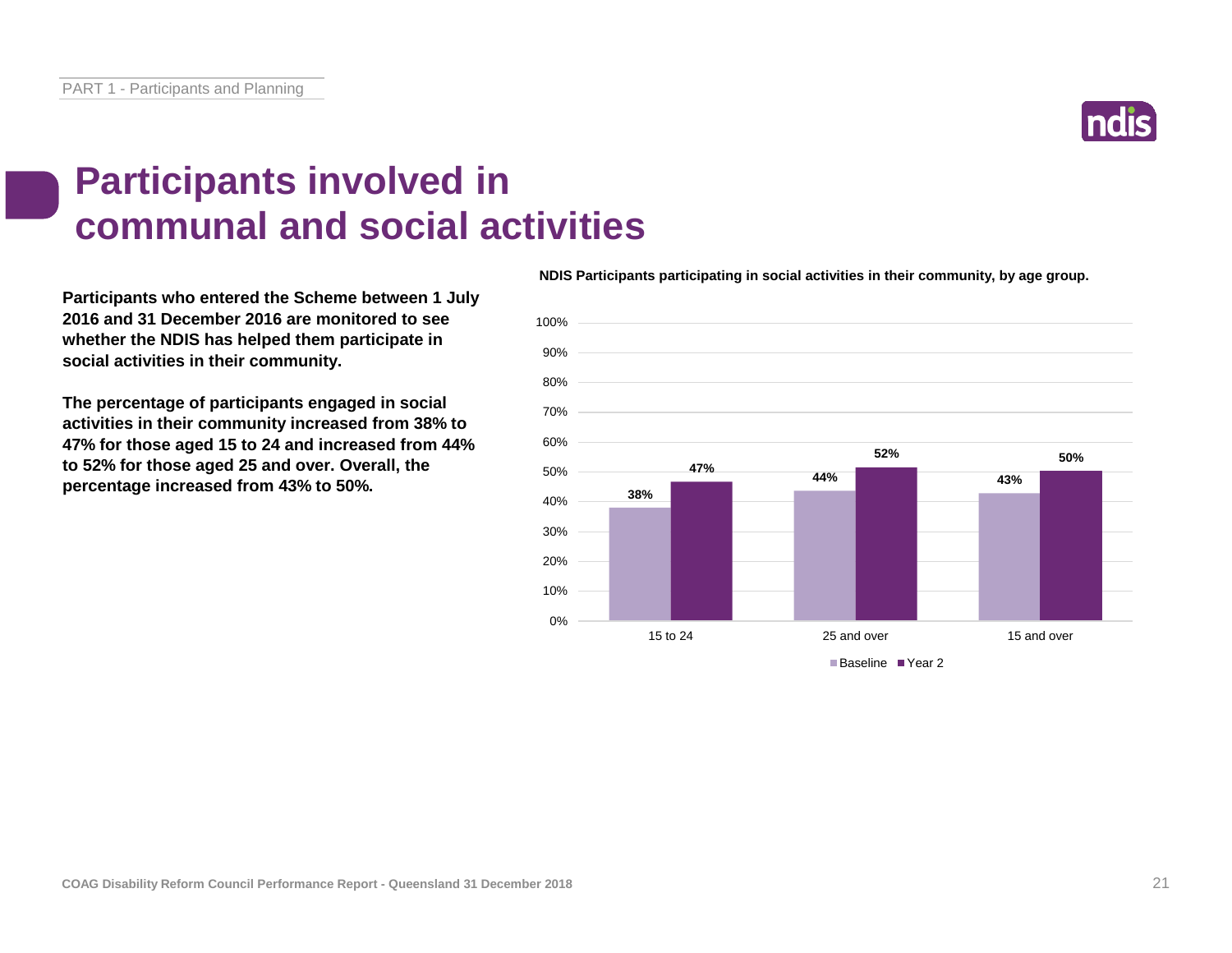![](_page_21_Picture_1.jpeg)

## **Participant Satisfaction**

**85% of participants rated their satisfaction with the Agency's planning process as either good or very good in the current quarter. This has decreased since the previous quarter but remains high.** 

**A new participant satisfaction survey has been developed. Going forward it will better record the experience of NDIS participants, and their families and carers, at different stages of the participant pathway.**

**Proportion of participants describing satisfaction with the Agency's planning process as good or very good - by quarter**

![](_page_21_Figure_6.jpeg)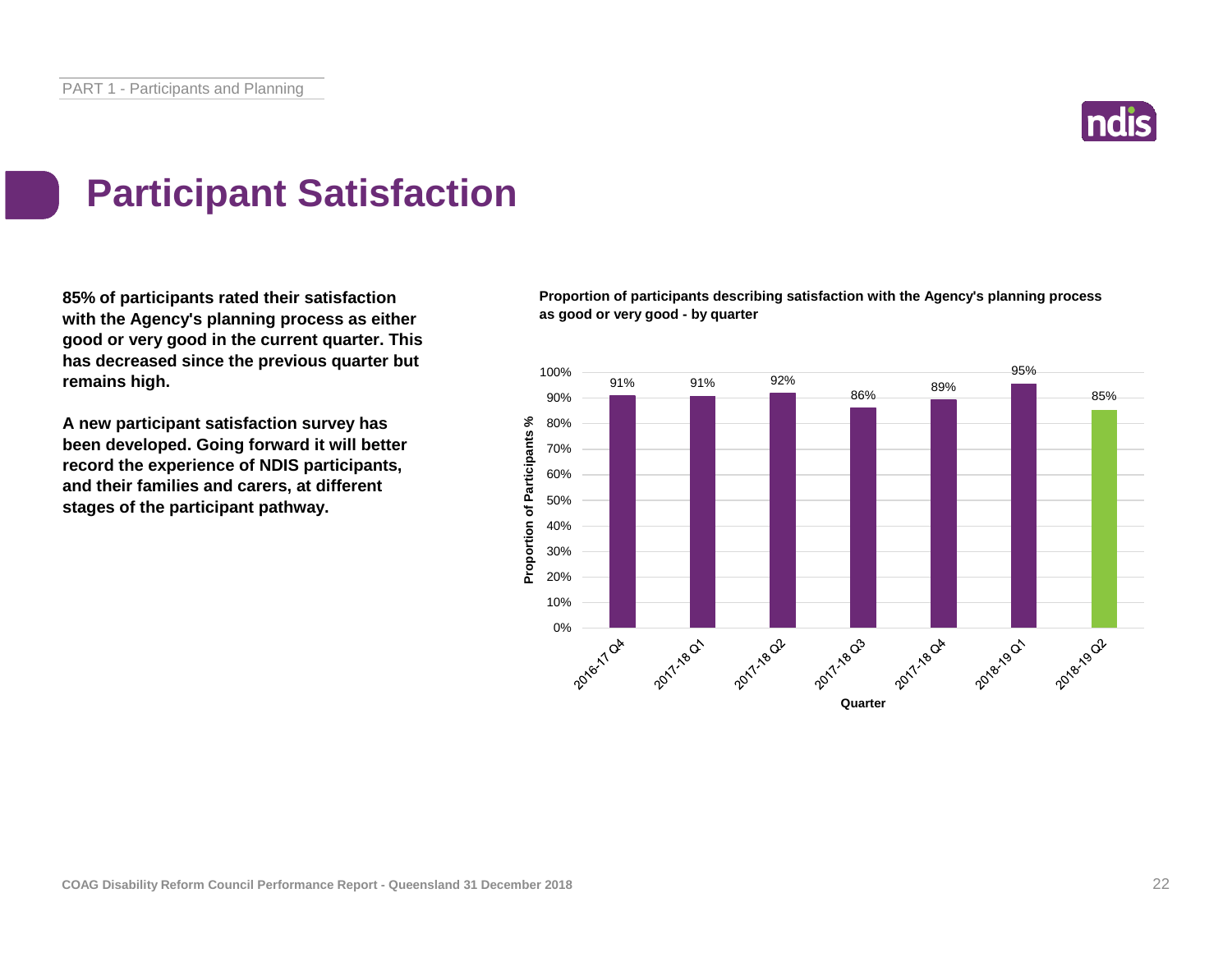## **Committed Supports and Payments**

Both committed and paid supports to participants are increasing in line with the growing scheme.

Of the \$1.9 billion that has been committed in participant plans, \$1.1 billion has been paid to date.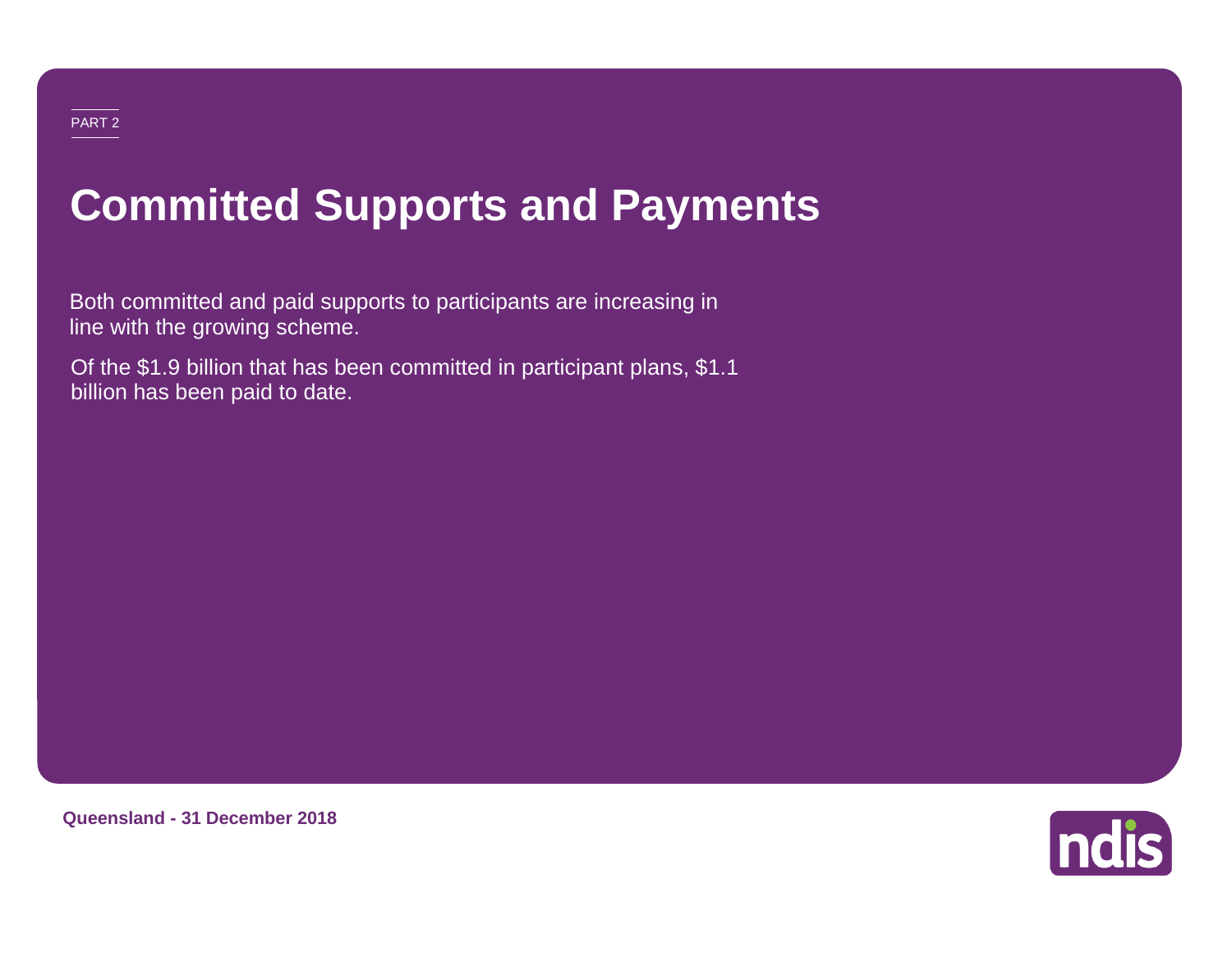![](_page_23_Picture_1.jpeg)

## **Summary**

**This section presents information on the amount committed in plans and payments to service providers and participants.**

![](_page_23_Figure_4.jpeg)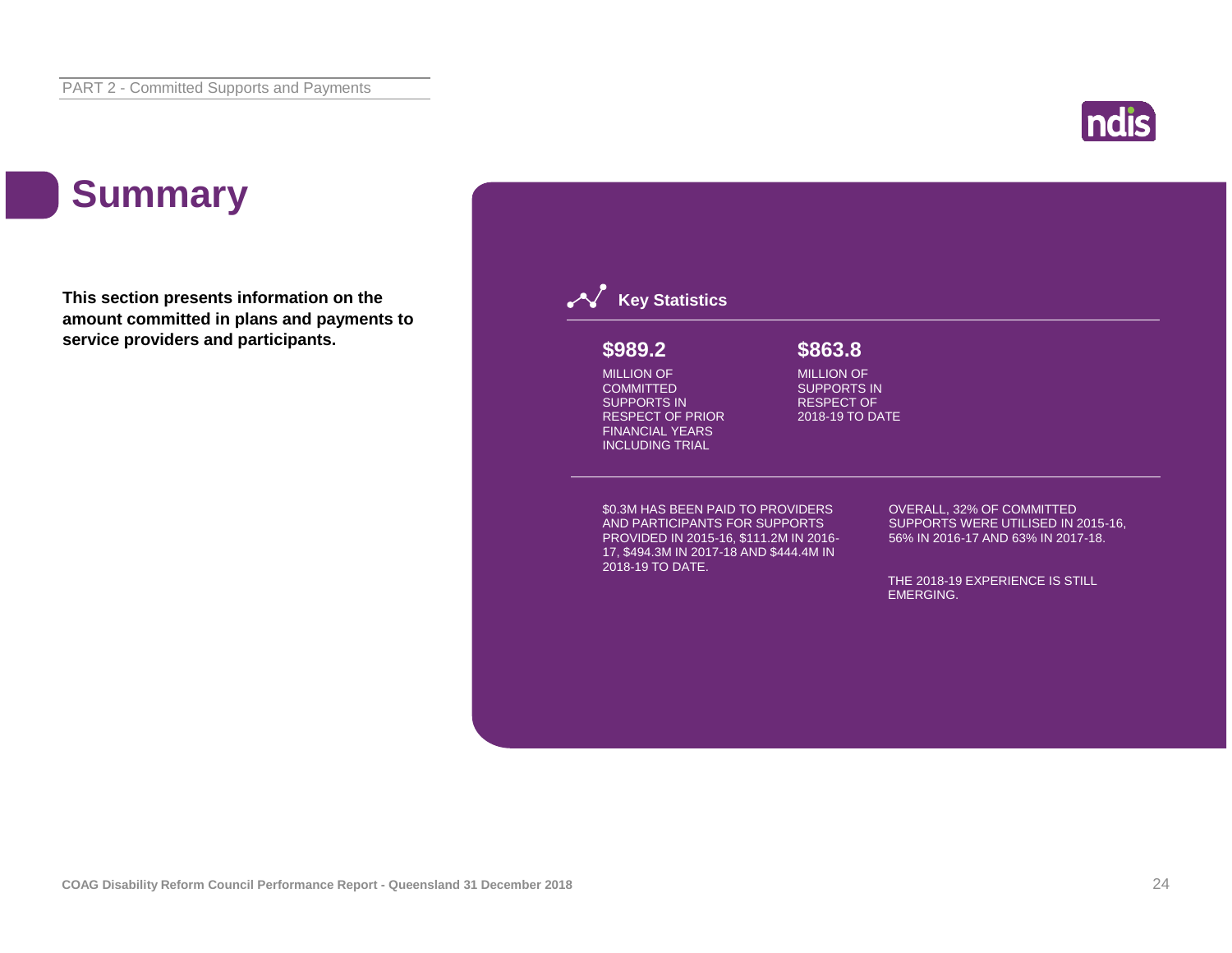![](_page_24_Picture_1.jpeg)

## **Committed Supports and Payments**

**Committed supports by year that the support is expected to be provided, compared with committed supports that have been used (paid).**

**Of the \$1.9 billion that has been committed in participant plans, \$1.1 billion has been paid to date.**

**In particular, for supports provided in: 2015-16: \$0.3m has been paid 2016-17: \$111.2m has been paid 2017-18: \$494.3m has been paid 2018-19 to date: \$444.4m has been paid** **Committed and paid by expected support year**

| <b>SMillion</b> | $2013 - 14$ |     | 2014-15 2015-16 2016-17 |       | 2017-18 2018-19 to date | Total   |
|-----------------|-------------|-----|-------------------------|-------|-------------------------|---------|
| Total committed | N/A         | N/A | 198.2                   | 790.0 | 863.8                   | 1.853.0 |
| Total paid      | N/A         | N/A | 111.2                   | 494.3 | 444.4                   | 1.050.2 |

![](_page_24_Figure_8.jpeg)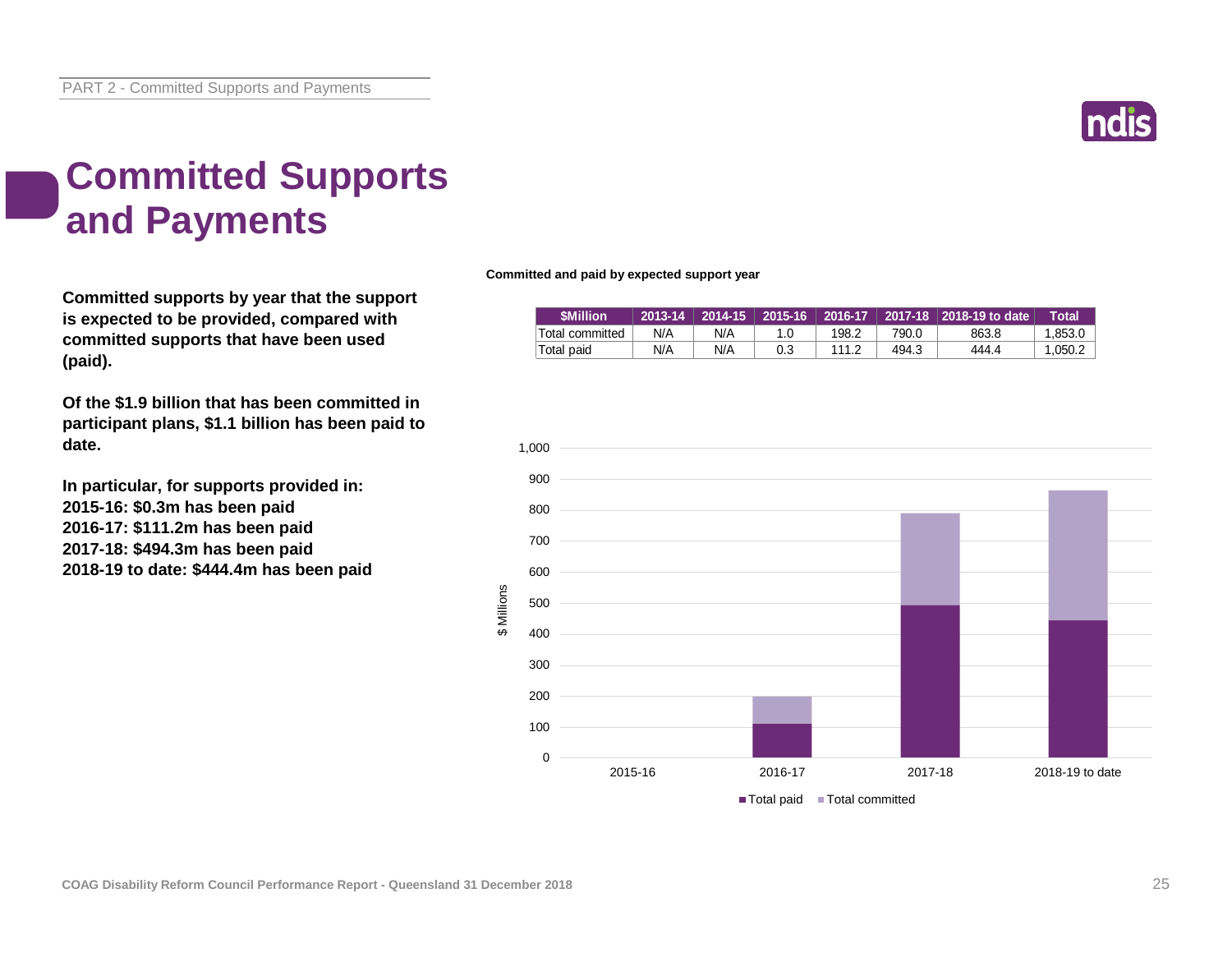![](_page_25_Picture_1.jpeg)

## **Committed Supports by Cost Band**

**As at 2018-19 Q2, the distribution of average annualised committed supports remained consistent with previous quarters. This is the case whether Supported Independent Living (SIL) supports are included or excluded in the figures.**

![](_page_25_Figure_4.jpeg)

### **Distribution of average annualised committed supports by cost band (including SIL)**

**Distribution of average annualised committed supports by cost band (excluding SIL)** 

![](_page_25_Figure_7.jpeg)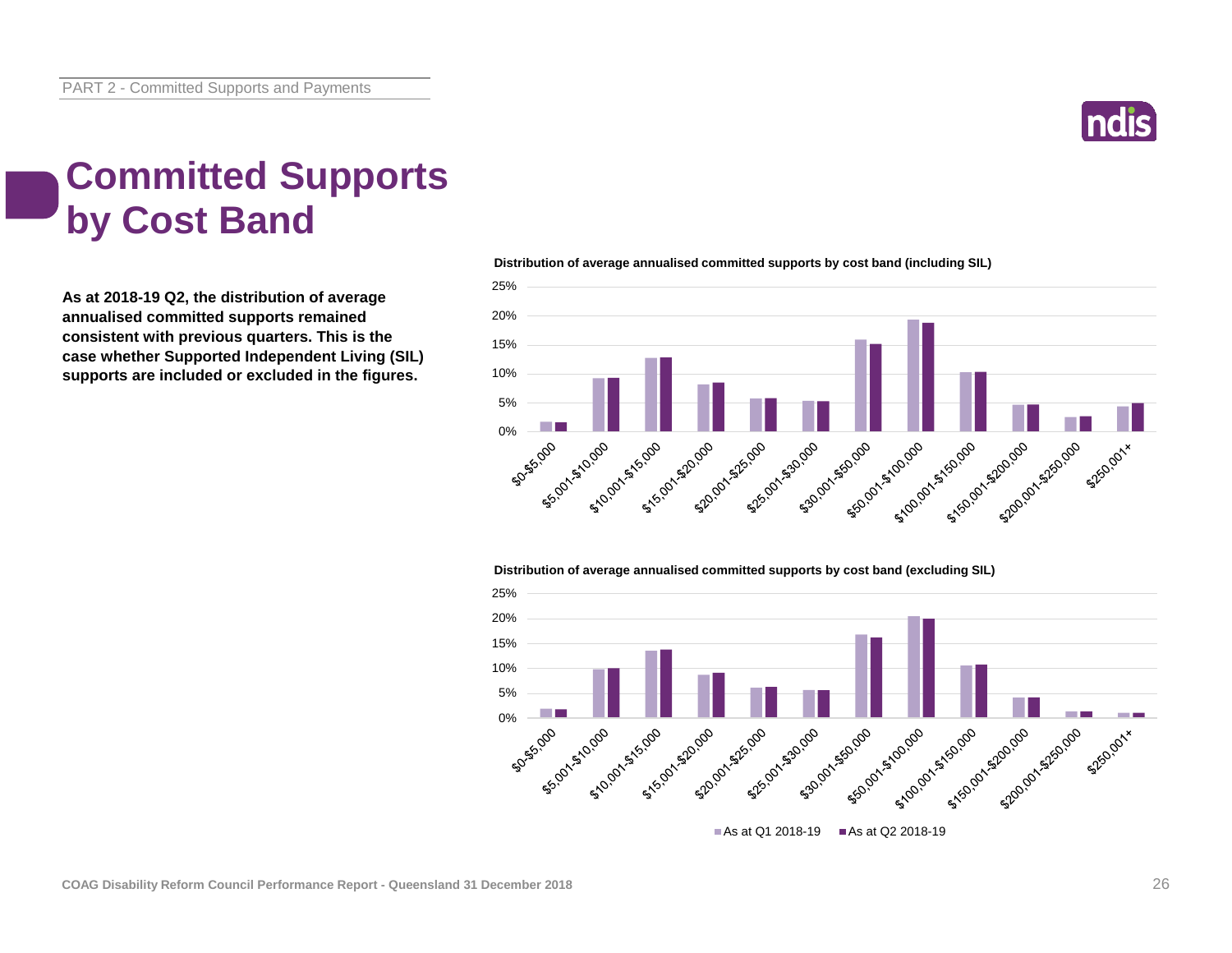![](_page_26_Picture_1.jpeg)

## **Committed Supports by Age Band**

**Average annualised committed supports increase steeply up to age 25 and stabilise at older ages.**

![](_page_26_Figure_4.jpeg)

![](_page_26_Figure_5.jpeg)

Note: The age eligibility requirements for the NDIS are based on the age as at the access request date. Participants with their initial plan approved aged 65+ have turned 65 since their access request was received.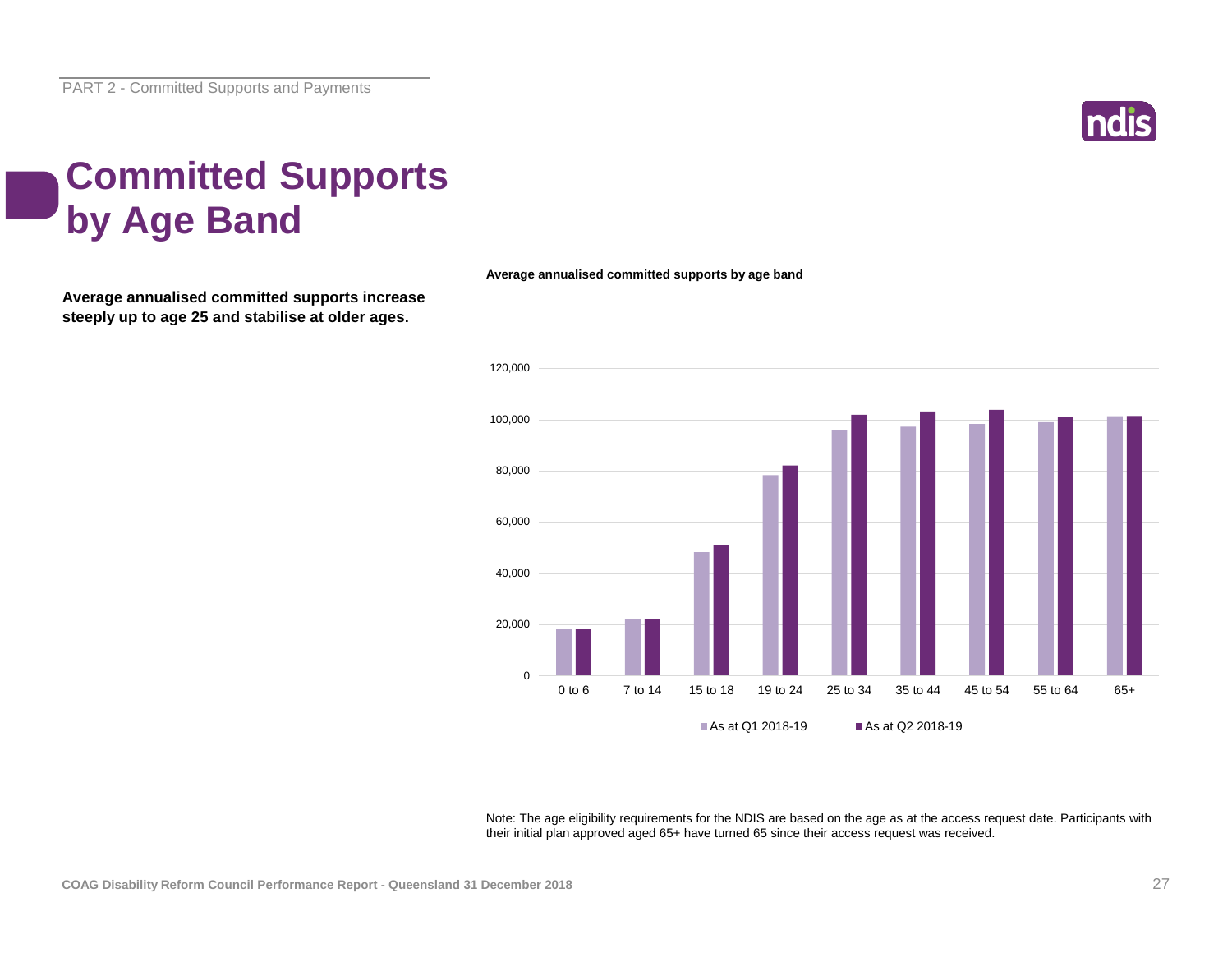![](_page_27_Picture_1.jpeg)

## **Committed Supports by Disability Group**

**Participants with Spinal Cord Injury, Cerebral Palsy and Acquired Brain Injury have the highest average annualised committed supports.**

![](_page_27_Figure_4.jpeg)

### **Average annualised committed supports by primary disability group**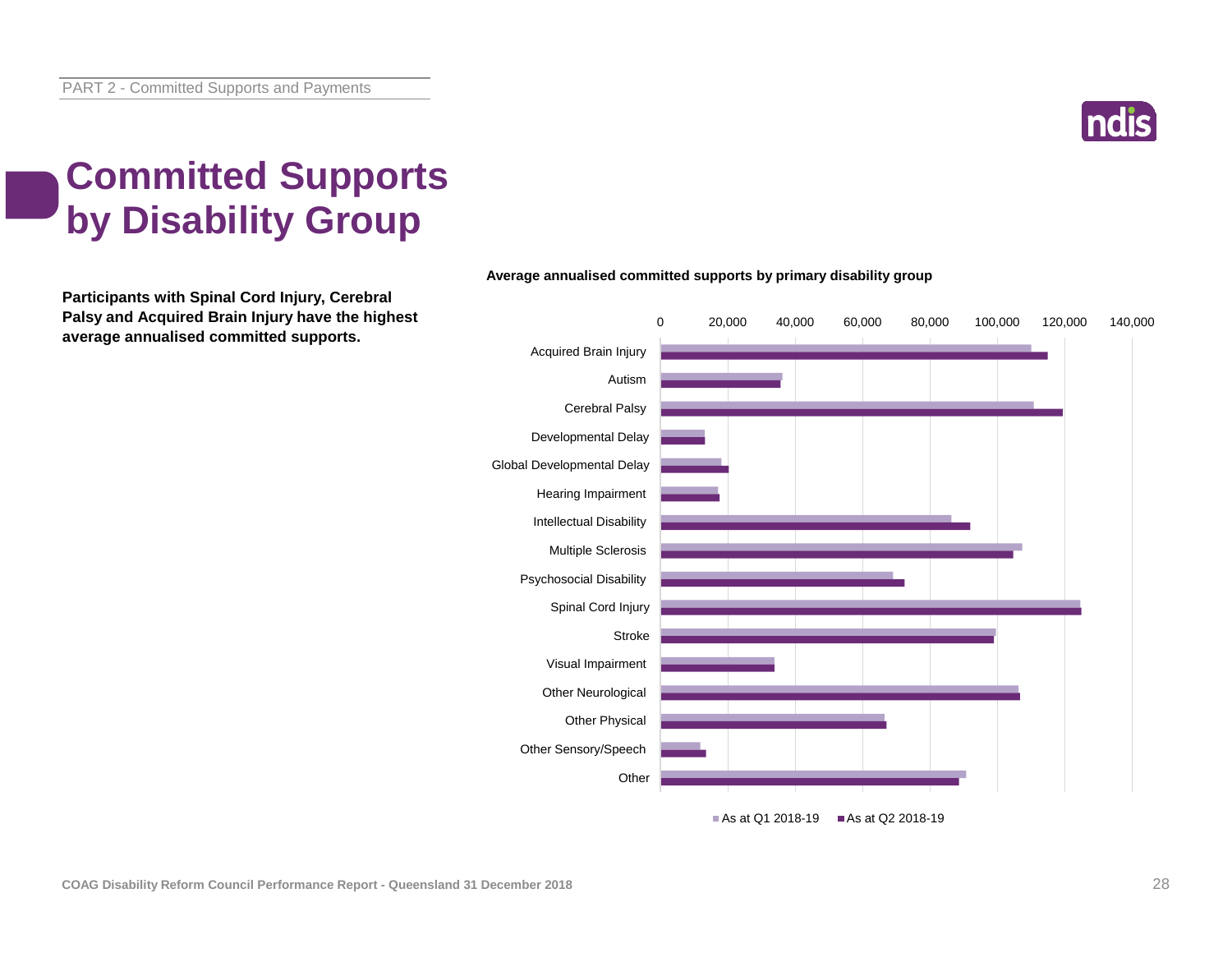![](_page_28_Picture_1.jpeg)

## **Committed Supports by Level of Function**

**The average annualised committed supports generally increase for participants with lower levels of function.**

![](_page_28_Figure_4.jpeg)

Note: High, medium and low function is relative within the NDIS population and not comparable to the general population.

## **Average annualised committed supports by level of function**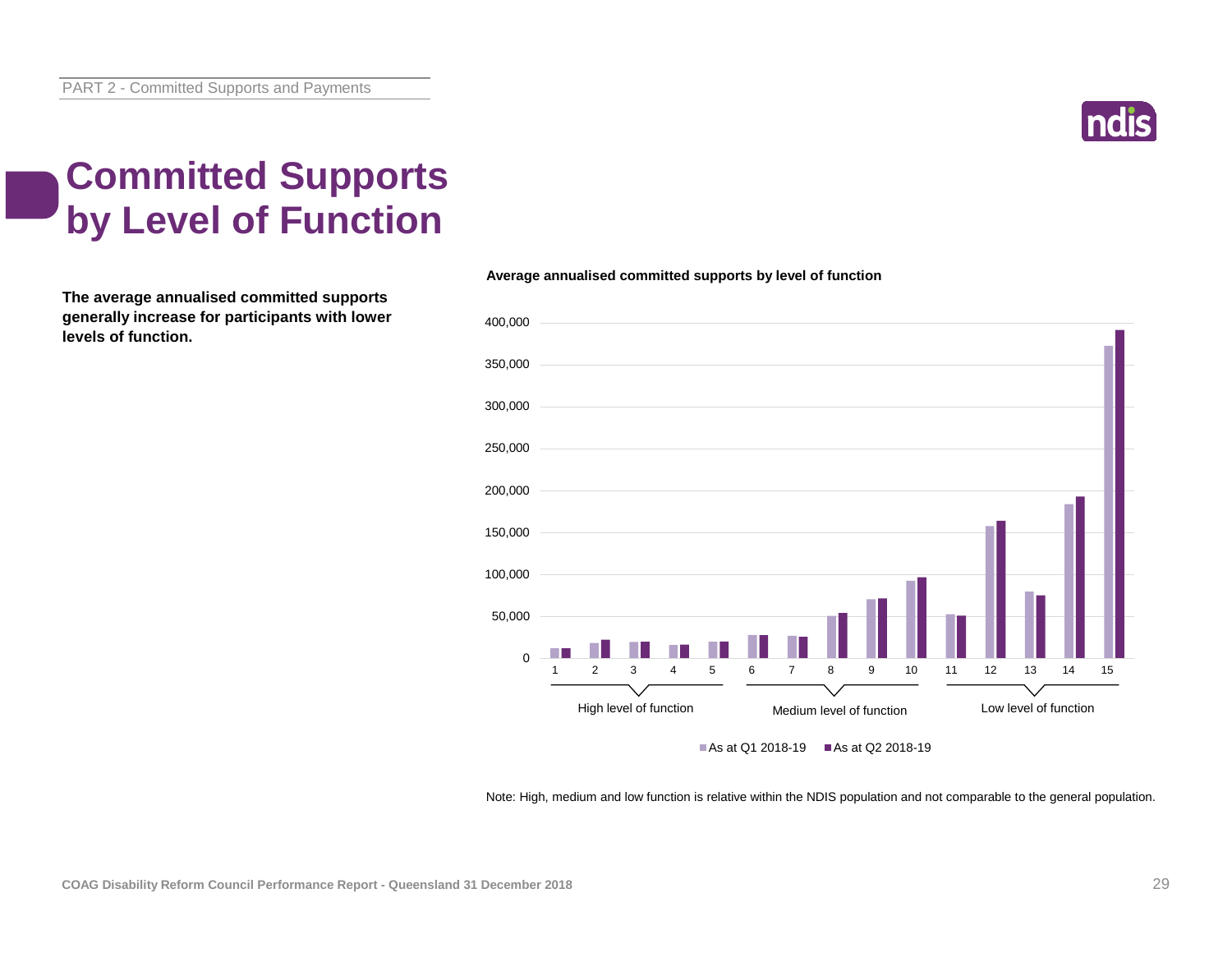![](_page_29_Picture_1.jpeg)

## **Utilisation of Committed Supports**

**Utilisation of committed supports by year that the support was expected to be provided as at 30 September 2018, compared with 31 December 2018.** 

**As there is a lag between when support is provided and when it is paid, the utilisation in 2018-19 will increase.**

![](_page_29_Figure_5.jpeg)

### **Utilisation of committed supports as at 30 September 2018 and 31 December 2018**

![](_page_29_Figure_7.jpeg)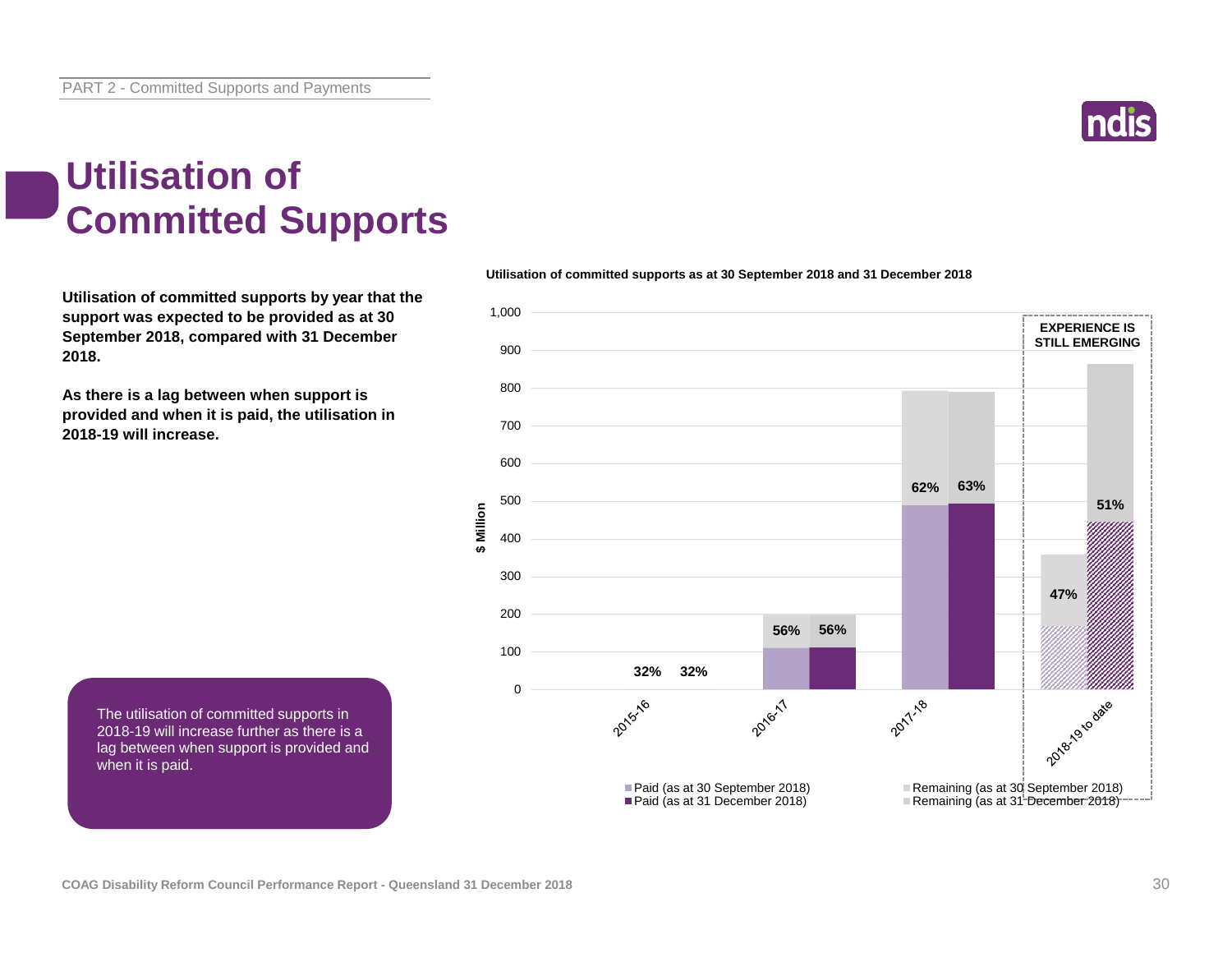## **Providers and Markets**

The scale and extent of the market continues to grow, with a 13% increase in the number of providers during the quarter to 4,644.

40% of approved providers were active in Queensland at 31 December 2018, and 60% were yet to have evidence of activity.

![](_page_30_Picture_3.jpeg)

**Queensland - 31 December 2018**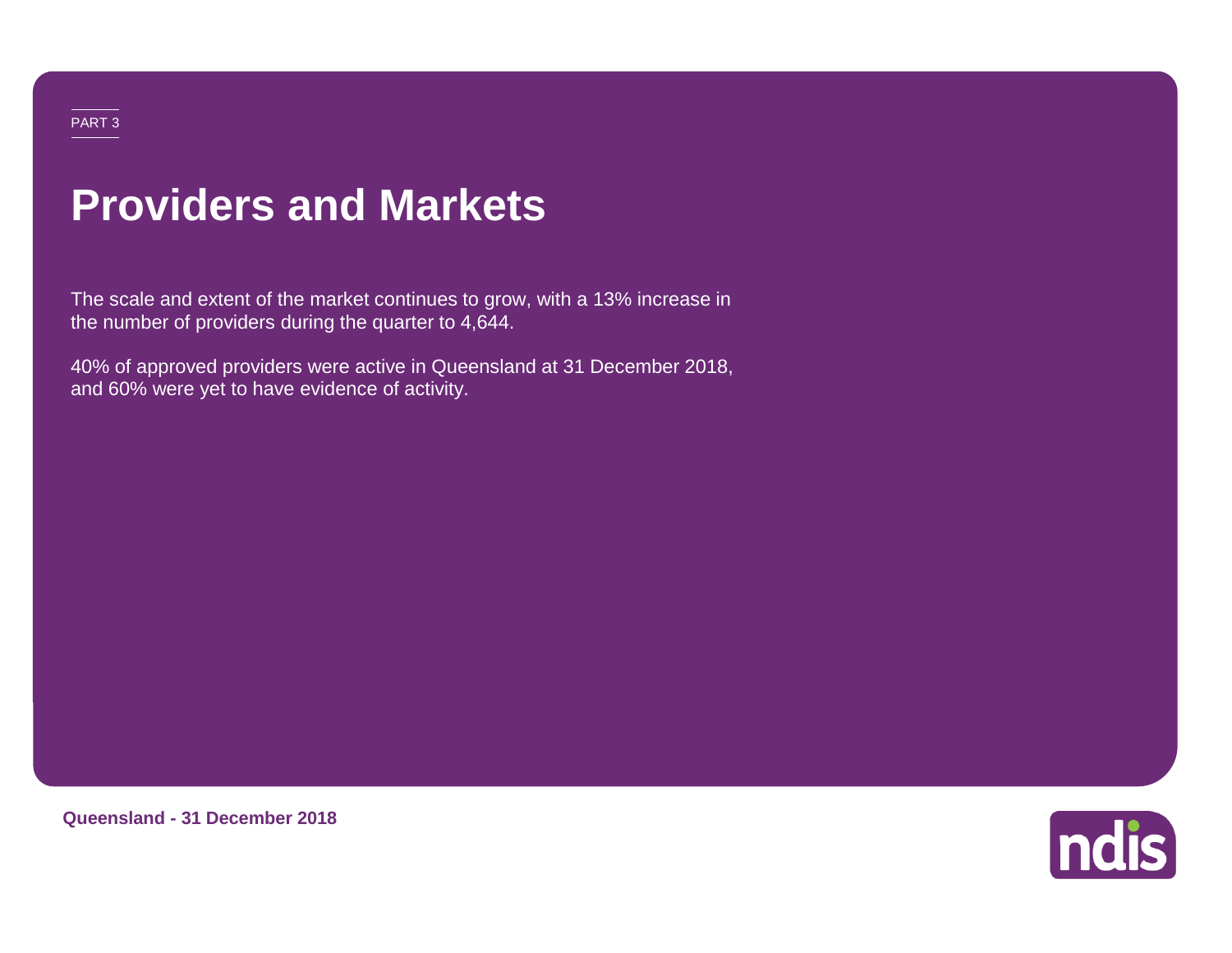## **Summary**

**This section contains information on registered service providers and the market, with key provider and market indicators presented.**

### **Provider registration**

- **To provide supports to NDIS participants, a service provider is required to register and be approved by the NDIA.**
- **Providers register with the NDIA by submitting a registration request, indicating the types of support (registration groups) they are accredited to provide.**

### **How providers interact with participants**

- **NDIS participants have the flexibility to choose the providers who support them.**
- **Providers are paid for disability supports and services provided to the participants.**

### **Key Statistics** OF SERVICE PROVIDERS ARE INDIVIDUALS/SOLE TRADERS THERAPEUTIC SUPPORTS HAS THE HIGHEST NUMBER OF APPROVED SERVICE PROVIDERS, FOLLOWED BY HOUSEHOLD TASKS AND EARLY INTERVENTION SUPPORTS FOR EARLY CHILDHOOD APPROVED PROVIDERS, 40% OF WHICH WERE ACTIVE IN QUEENSLAND AT 31 DECEMBER 2018 OF PAYMENTS MADE BY THE NDIA ARE RECEIVED BY 25% OF **PROVIDERS 4,644 80-90% 38%**

![](_page_31_Picture_10.jpeg)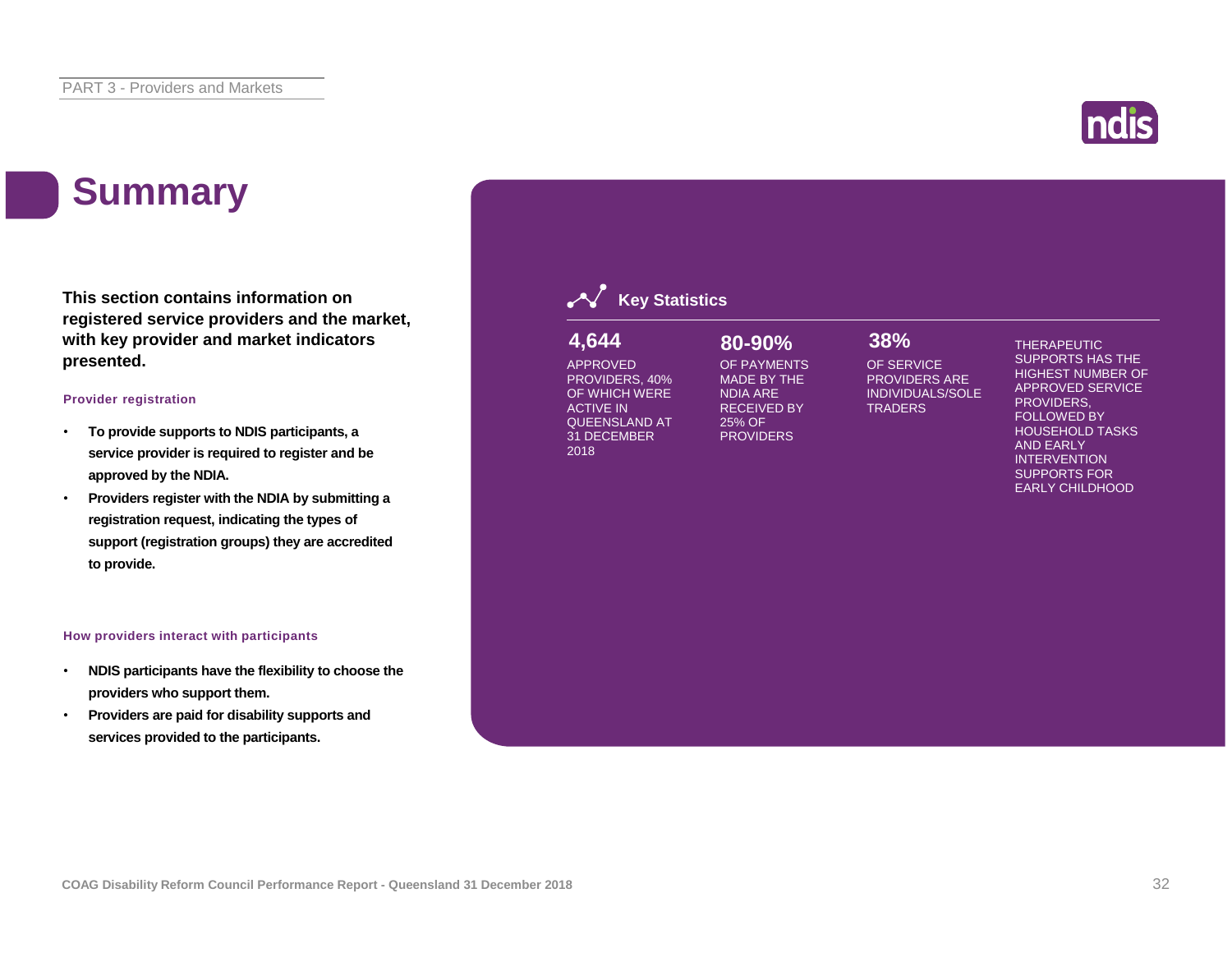### **Providers over time**

**As at 31 December 2018, there were 4,644 registered service providers, of which 1,774 were individual/sole trader operated businesses and 2,870 were companies or organisations.**

![](_page_32_Figure_4.jpeg)

### **Approved providers over time by type of provider**

![](_page_32_Figure_6.jpeg)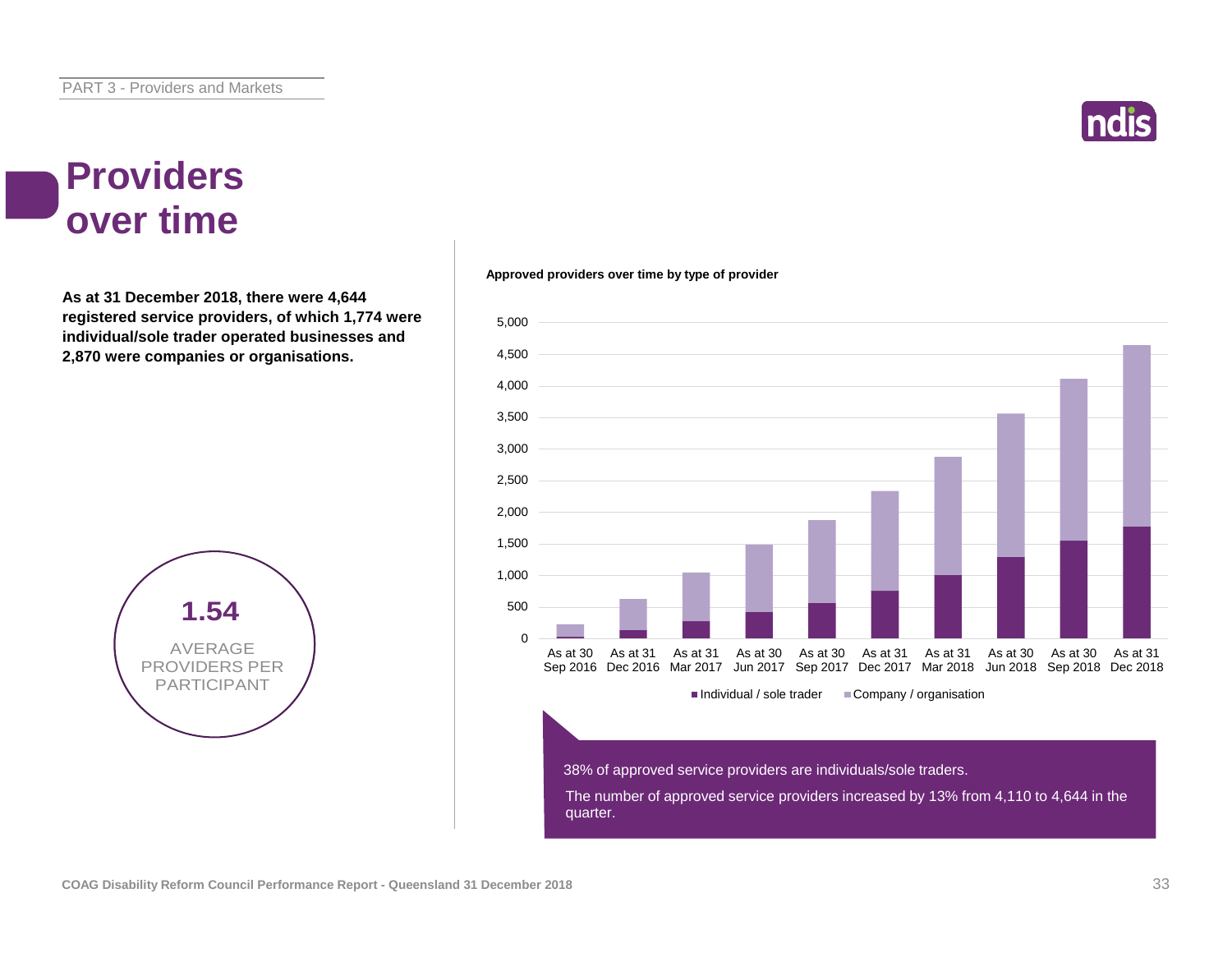![](_page_33_Picture_1.jpeg)

## **Proportion of Active Providers**

**Change in the activity status of providers.**

**As at 31 December 2018, 40% of providers were active and 60% were yet to have evidence of activity. Of all providers, 762 began delivering new supports in the quarter.**

![](_page_33_Picture_5.jpeg)

**762** NUMBER OF PROVIDERS DELIVERING NEW SUPPORTS

**Not yet active (60%)**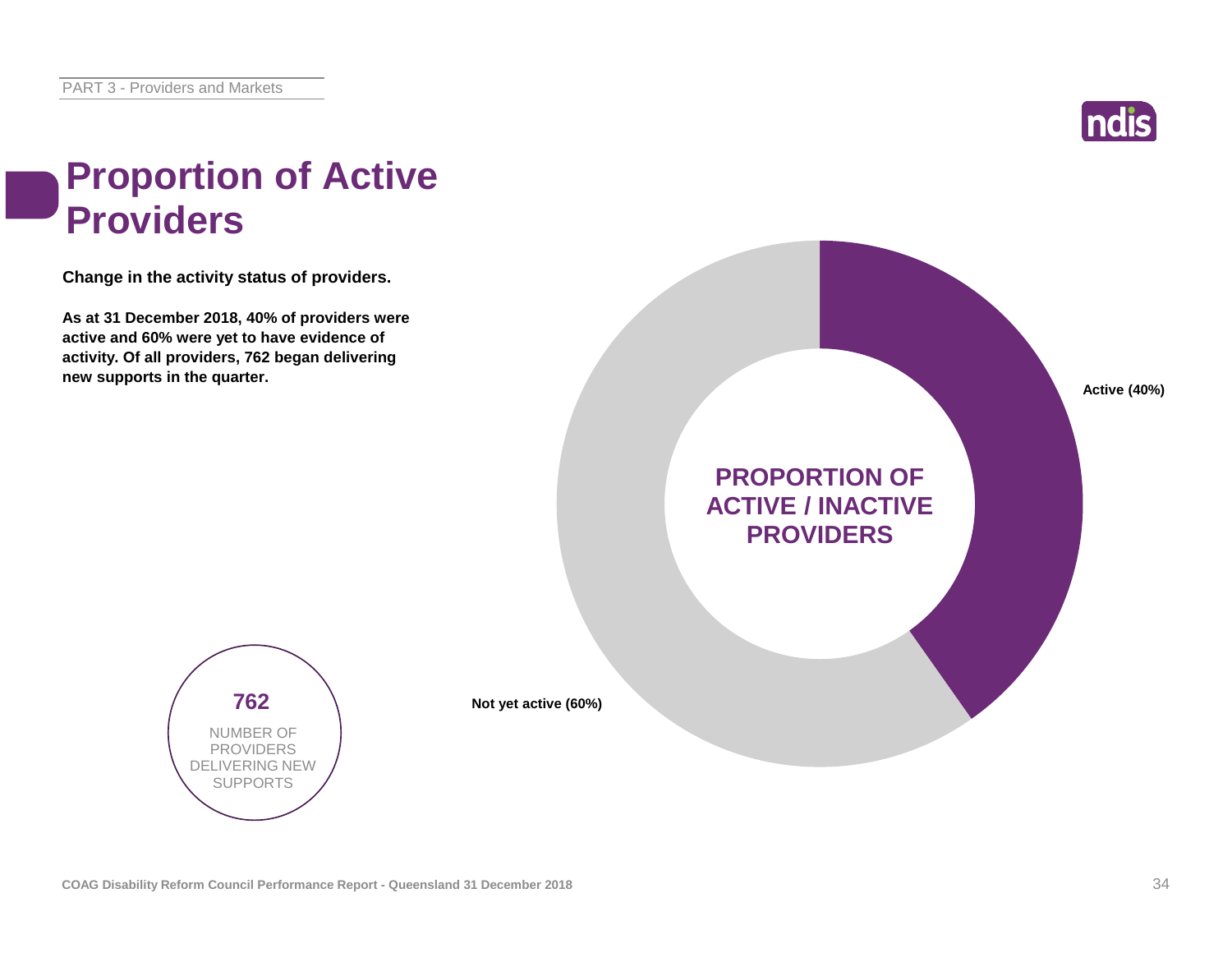![](_page_34_Picture_1.jpeg)

## **Approved Registration groups**

**The number of approved providers has** *Approved providers by registration group and percentage change over the quarter***<br>
<b>Approved providers** by registration group and percentage change over the quarter **increased for most registration groups over the quarter.**

**The registration groups with the largest numbers of approved providers continue to grow:**

**• Therapeutic Supports: from 1,415 to 1,609 (14% increase)**

**• Household Tasks: from 991 to 1,169 (18% increase)**

**• Early Intervention supports for early childhood: from 800 to 881 (10% increase)**

**• Assistance products for personal care and safety: from 752 to 865 (15% increase)**

**• Assistance with travel/transport arrangements: from 764 to 856 (12% increase)**

![](_page_34_Figure_10.jpeg)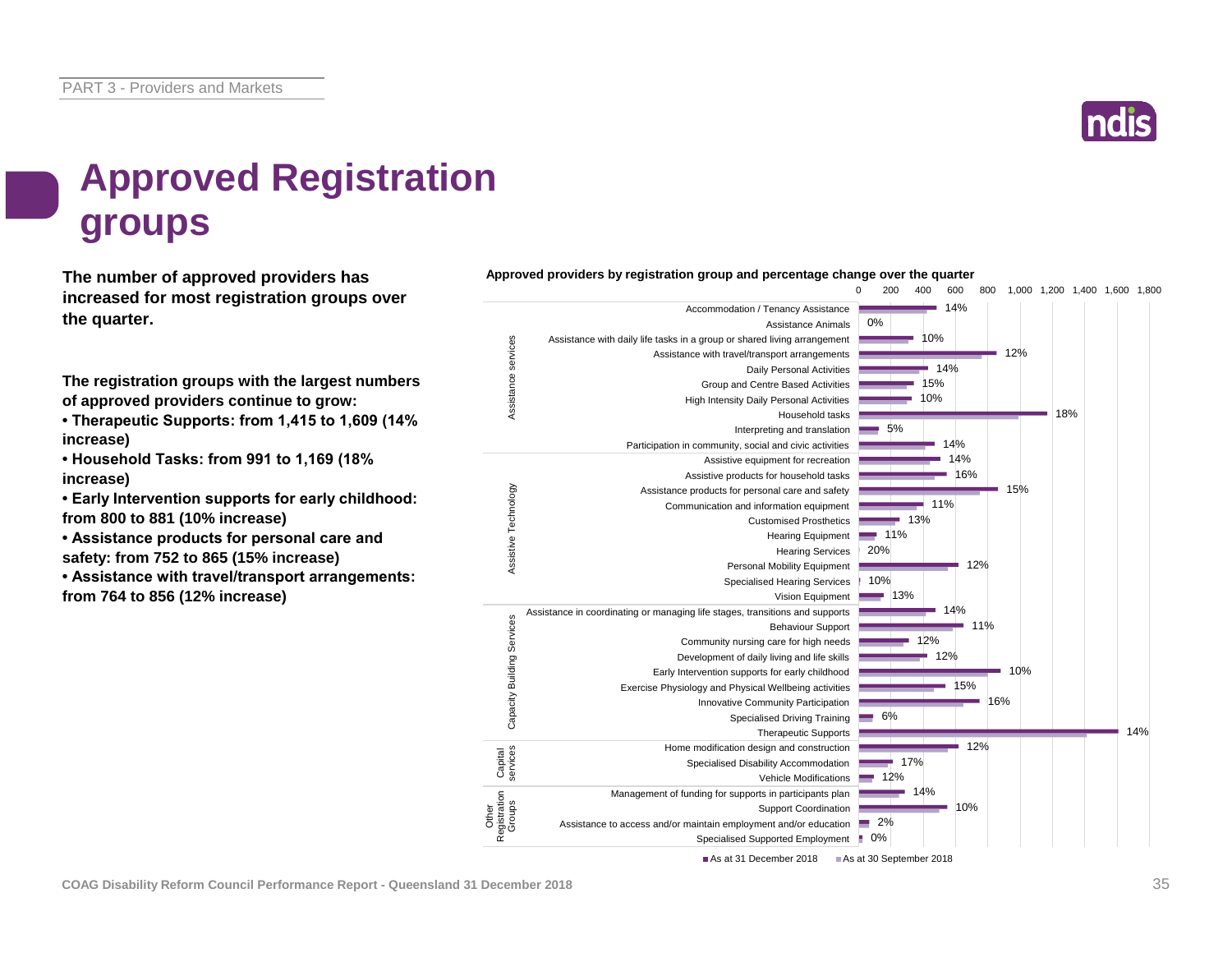![](_page_35_Picture_1.jpeg)

0 100 200 300 400 500 600 700 800 900

## **Active Registration groups**

**The number of active providers in each registration group has increased for most registration groups over the quarter.**

**The registration groups with the largest numbers of active providers continue to grow:**

**• Therapeutic Supports: from 631 to 780 (24% increase)**

**• Household tasks: from 304 to 395 (30% increase)**

**• Participation in community, social and civic activities: from 269 to 328 (22% increase)**

**• Daily Personal Activities: from 248 to 305 (23% increase)**

**• Assistance products for personal care and safety: from 237 to 301 (27% increase)**

![](_page_35_Figure_10.jpeg)

**Active providers by registration group and percentage change over the quarter**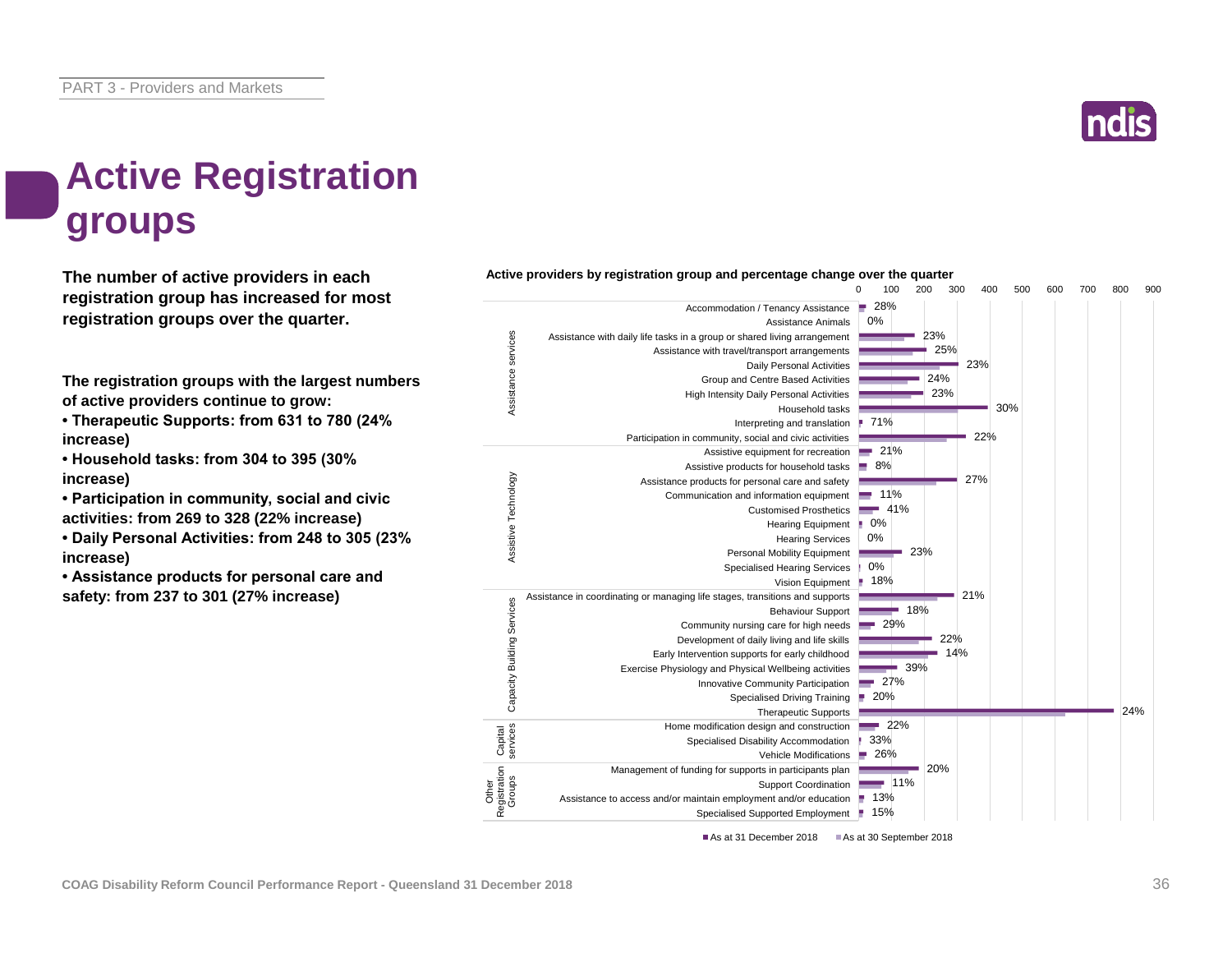![](_page_36_Picture_1.jpeg)

## **Market share of top providers**

**25% of service providers received 80-90% of Market share of the top 25% of providers by registration group. the dollars paid for major registration groups.**

![](_page_36_Figure_4.jpeg)

![](_page_36_Figure_6.jpeg)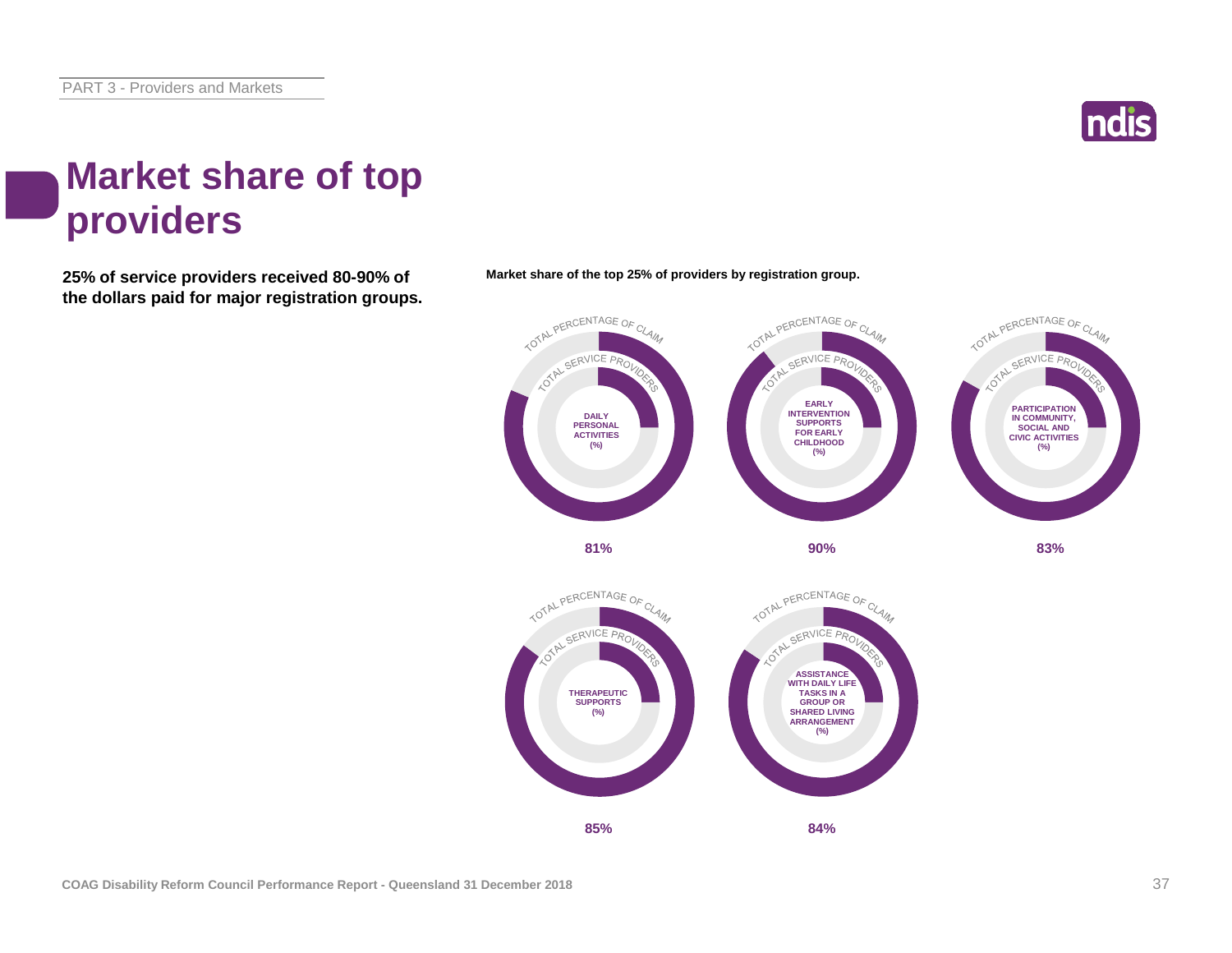## **Information, Linkages and Capacity Building**

Information, Linkages and Capacity Building was covered in the national version of the COAG Quarterly Performance Report.

![](_page_37_Picture_3.jpeg)

**Queensland - 31 December 2018**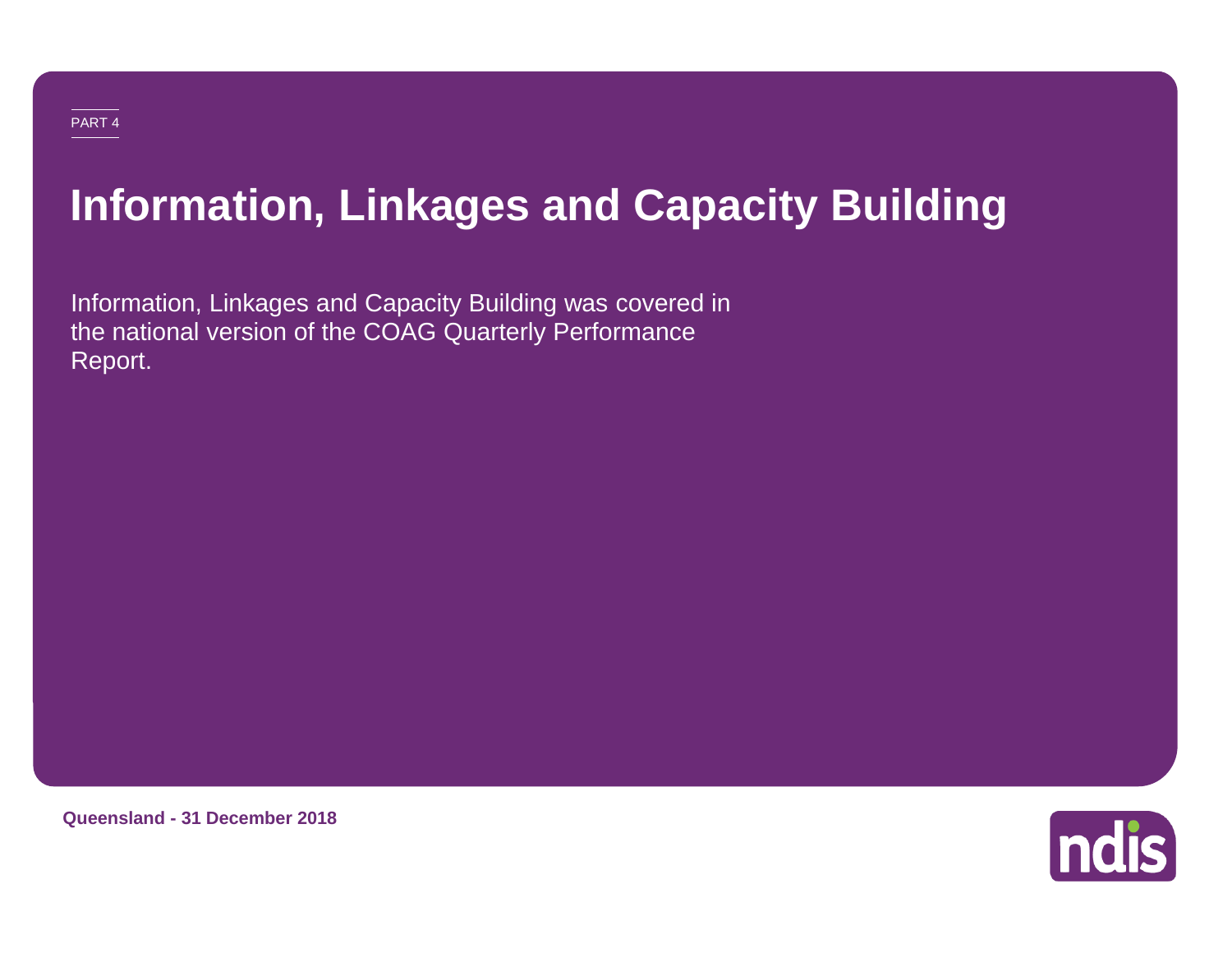## **Mainstream Interface**

The proportion of participants entering in the current quarter and accessing mainstream services is consistent with prior quarters.

![](_page_38_Picture_2.jpeg)

**Queensland - 31 December 2018**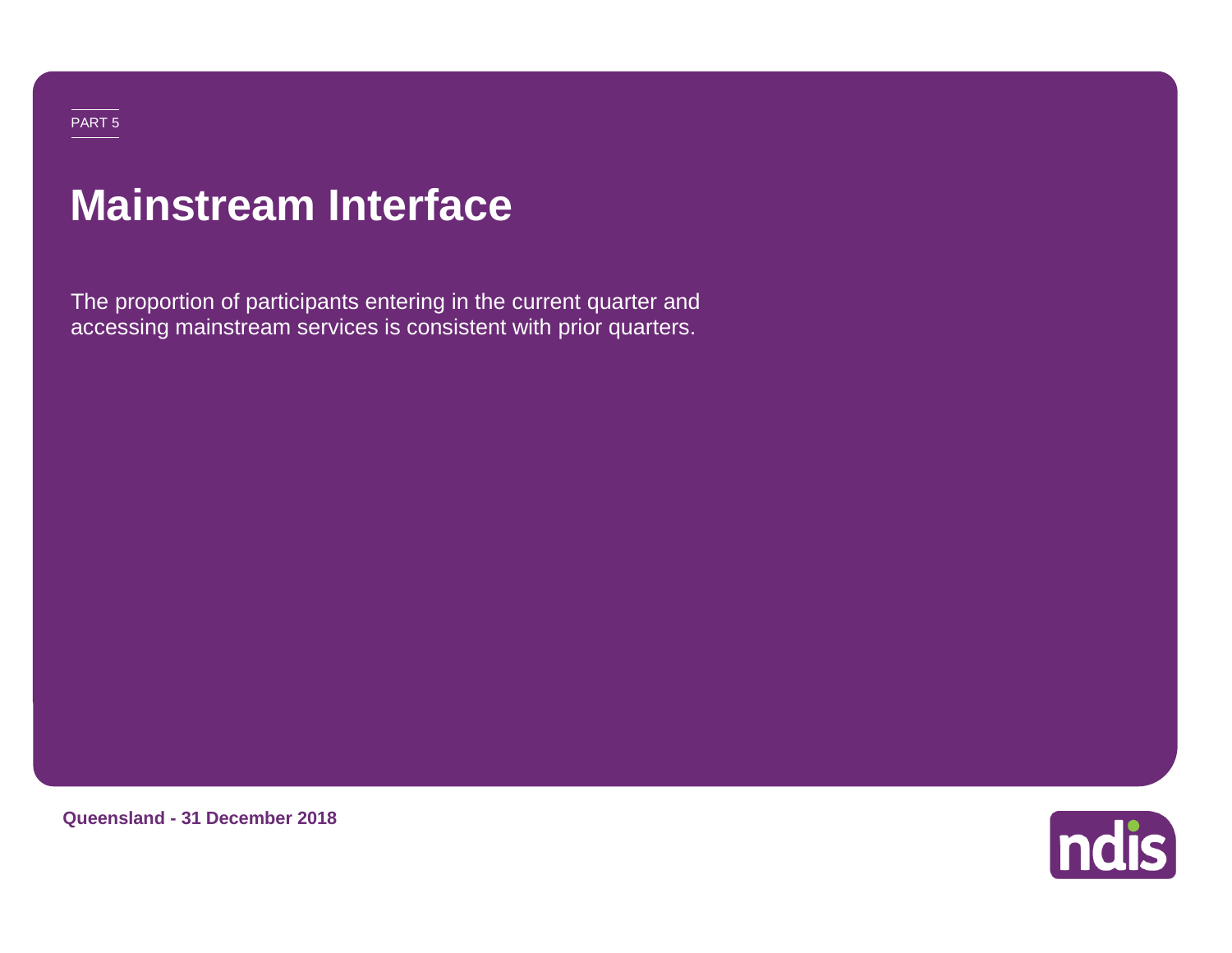![](_page_39_Picture_1.jpeg)

## **Mainstream Interface**

**90% of active participants with a plan approved in 2018-19 Q2 access mainstream services, which is consistent with prior quarters. Participants are accessing mainstream services predominantly for health and wellbeing, daily activities and lifelong learning.**

![](_page_39_Figure_4.jpeg)